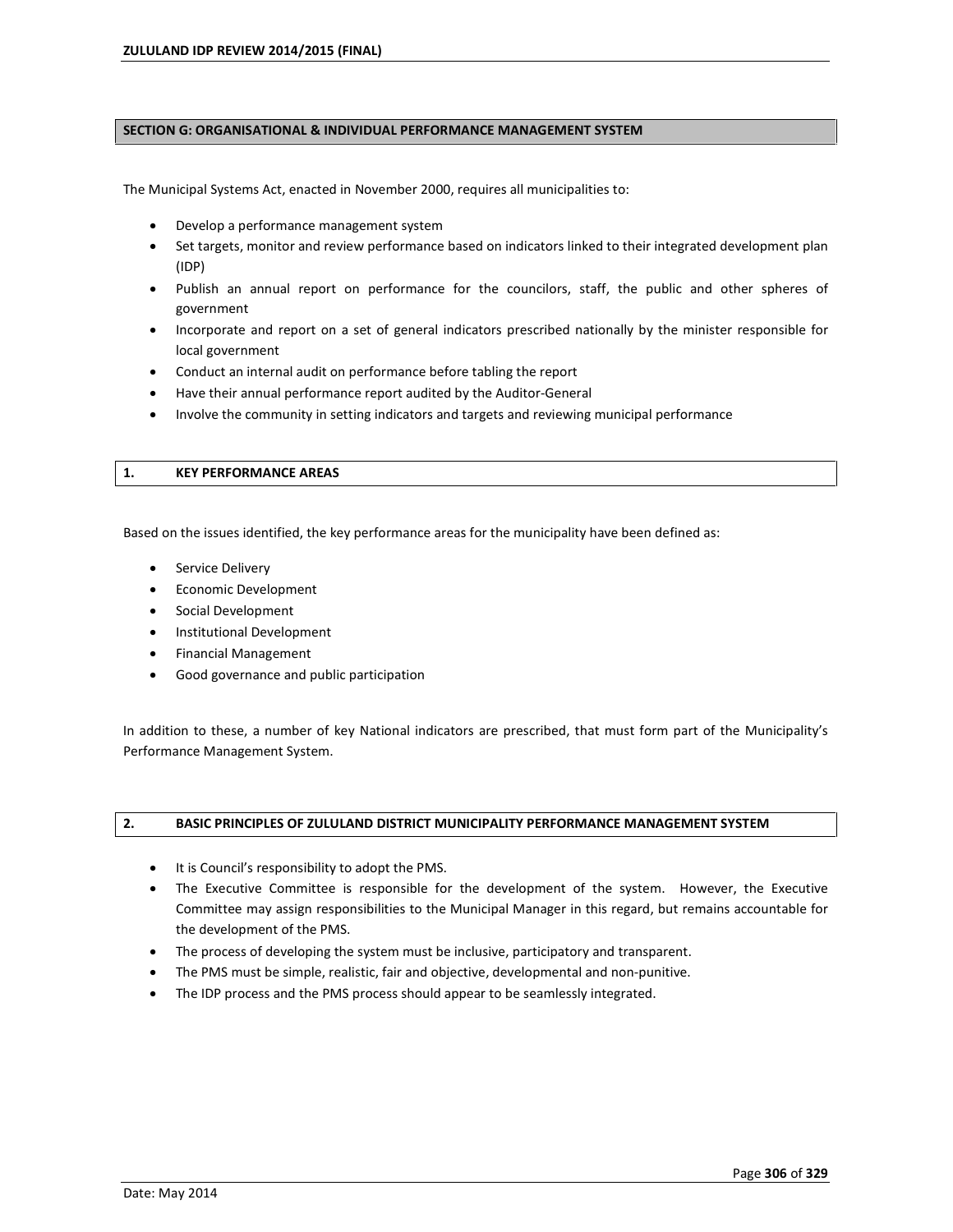#### **3. MUNICIPAL INSTITUTIONAL ARRANGEMENTS**

The municipality has established a project team comprising of the Municipal Manager and head of Departments to facilitate the performance management process within the Municipality. This team is responsible for the drafting, implementation and monitoring of the entire performance process within the Municipality

The Team is responsible for:

- Preparing the organization for change with the objective of reaching a common understanding of performance management within the organization;
- Facilitating the development of the PMS framework; and
- Supporting the organization in the implementation of the PMS framework.

The Zululand District Municipality has an Audit and Risk Management Committee set up in accordance with the prescripts of the Municipal Finance Management Act No. 56 of 2003, section 166. The Committee comprises of two independent members, who are not in the employ of the Zululand District Municipality, nor are they political office bearers.

The Chairperson of the Audit Committee is an independent person who is knowledgeable of the status of the position and has the requisite legal, business and leadership skills. The Committee operates in terms of written terms of reference approved by the municipality's Accounting Officer and Council's Executive Committee, which is in accordance with best practice.

### **3.1 AUDIT AND RISK MANAGEMENT COMMITTEE**

The Zululand District Municipality has an Audit and Risk Management Committee set up in accordance with the prescripts of the Municipal Finance Management Act No. 56 of 2003, section 166. The Committee comprises of two independent members, who are not in the employ of the Zululand District Municipality, nor are they political office bearers.

The Chairperson of the Audit Committee is an independent person who is knowledgeable of the status of the position and has the requisite legal, business and leadership skills. The Committee operates in terms of written terms of reference approved by the municipalityís Accounting Officer and Councilís Executive Committee, which is in accordance with best practice.

The Committee performs its responsibilities as required in terms of the Municipal Finance Management Act (MFMA), as well as the code of Corporate Governance. The Audit Committee meets a minimum of four (4) times during a financial year. The Following issues are deliberated upon:

- The adequacy, reliability and accuracy of financial reporting and information;
- The activities and effectiveness of internal audit function;
- The accounting and auditing concerns identified as a result of the internal or external audits;
- The effectiveness of the internal control systems;
- Risk Management;
- Compliance with the MFMA and other applicable legislation;
- Performance Management; and
- Reports on forensic investigations.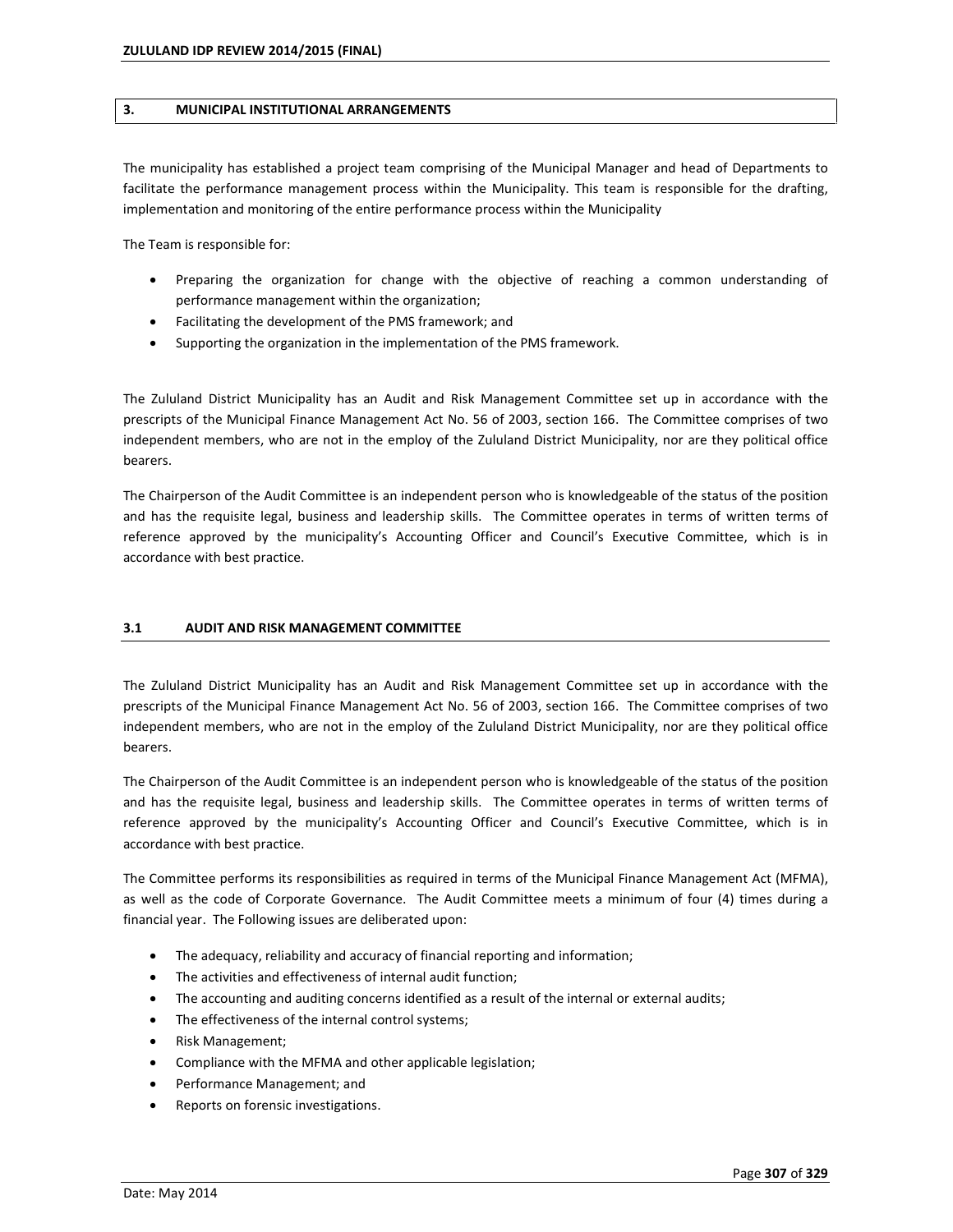#### **3.2 INTERNAL AUDIT**

The Zululand District Municipality has a system of Internal Audit under the control and direction of its Audit and Risk Committee. Based on the results of assurance work carried out by the Internal Audit unit, areas of weakness are identified and addressed. The weaknesses in internal control systems are brought to the attention of management to take corrective measures.

### **4. THE ZDM PERFORMANCE FRAMEWORK**

Each municipality is required by legislation to develop a performance management framework. The framework should describe how the process of performance planning, monitoring, measurement, review and reporting will happen.

The framework also needs to indicate how the process will be organized and managed, by determining the functions of each role-player in the process.

In terms of Local Government Municipal Planning and Performance Regulations, a system must:

- (a) Comply with all requirements set out in the Municipal Systems Act;
- (b) Demonstrate how it is to operate and be managed from the planning stage up to the stages of performance review and reporting;
- (c) Clarify the roles and responsibilities of each role player, including the local community, in the functioning of the system;
- (d) Clarify the processes of implementing the system within the framework of the integrated development planning process;
- (e) Determine the frequency of reporting and the lines for accountability for performance;
- (f) Relates to the Municipalityís employee performance management process

The Zululand District Municipality Performance Management Framework is a tool used by management to gain a better understanding of the ability of the organization to fulfill its mandate and achieve its goals.

The Zululand District Municipality Performance framework has the following steps:

#### **Table 92: Steps in Preparing the ZDM OPMS**

| <b>RESPONSIBILITY</b>                                  | <b>KEY ACTIONS</b>                                                                      | PARTY(IES)<br>RESP.<br><b>FOR</b><br><b>ACTIONING</b> |
|--------------------------------------------------------|-----------------------------------------------------------------------------------------|-------------------------------------------------------|
| Amendments<br>identified in the<br>revision process    | All<br>previous years' amendments to be taken into<br>consideration in updating the IDP | Council; Exco; MM; HODs                               |
| Adoption<br>of<br>a<br>process for drafting<br>the IDP | Process adopted to guide the planning, drafting, adoption<br>& review of the IDP        | Council; Exco; MM; HODs                               |
|                                                        | Constitute ZDM Representative forum as Community<br>Participation structure             | Planning; Depts                                       |
|                                                        | Advertise for Community Participation                                                   | Depts                                                 |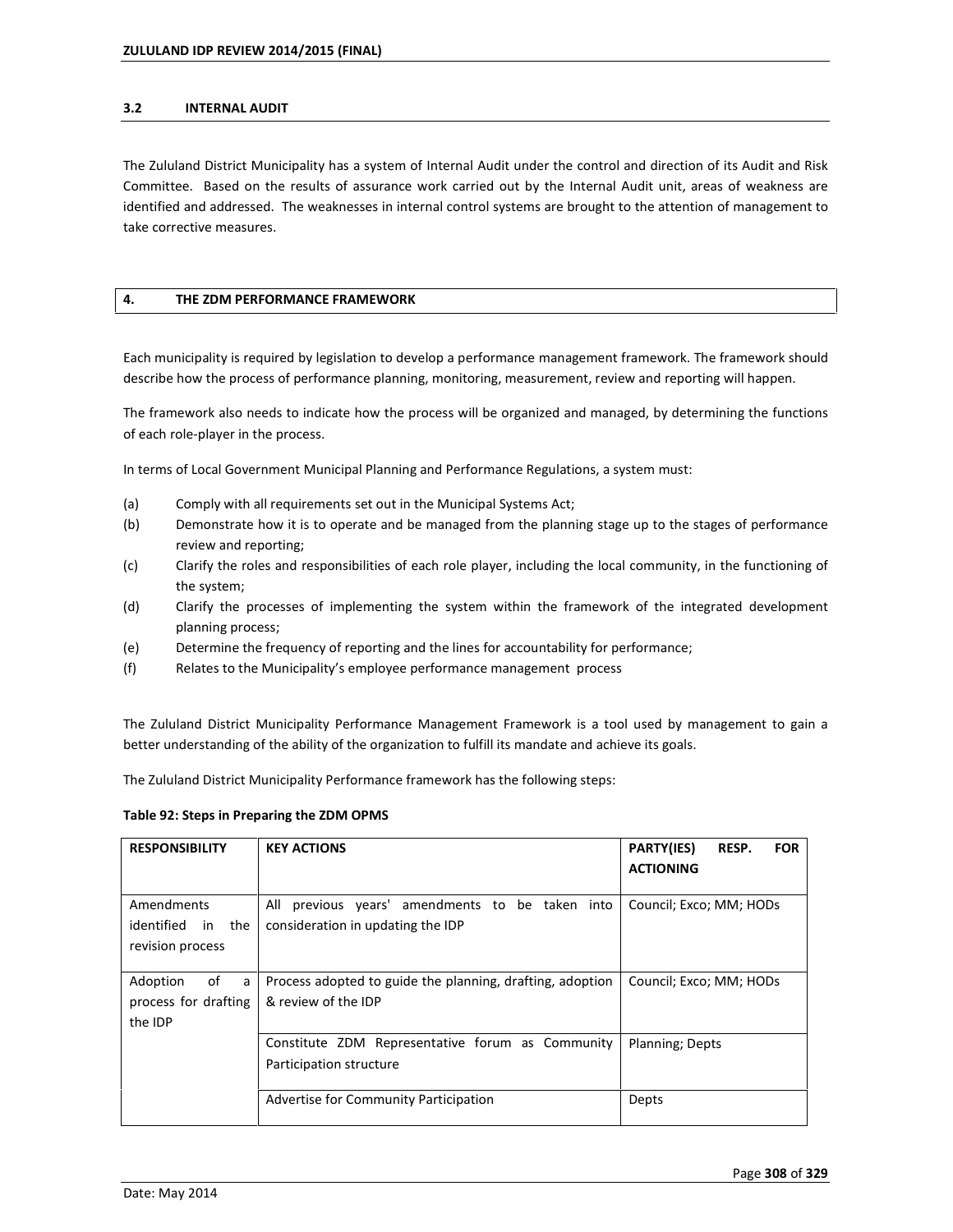| <b>RESPONSIBILITY</b> | <b>KEY ACTIONS</b>                                                                                     | PARTY(IES)<br>RESP.<br><b>FOR</b> |
|-----------------------|--------------------------------------------------------------------------------------------------------|-----------------------------------|
|                       |                                                                                                        | <b>ACTIONING</b>                  |
|                       | As part of IDP process, identify key development                                                       | Council; Exco; MM; HODs           |
|                       | challenges                                                                                             |                                   |
|                       | Arrange for notices and agendas to be distributed at least                                             | Planning; Depts                   |
|                       | 14 days before the meeting                                                                             |                                   |
|                       | Document meeting comments and representations and                                                      | Planning; Depts                   |
|                       | include in Performance sheet                                                                           |                                   |
|                       | Confirm key development priorities                                                                     | Exco; Depts                       |
| Drafting of the IDP   | Exco to delegate responsibility of drafting the IDP, whilst                                            | Planning                          |
|                       | continuously monitoring it                                                                             |                                   |
| Adoption<br>of<br>the | Submit draft IDP to Council for adoption                                                               | Planning                          |
| developed IDP         |                                                                                                        |                                   |
|                       | Community given 21 days to comment on draft prior to                                                   | Planning; Depts                   |
|                       | plan being submitted to Council for adoption                                                           |                                   |
| Implementation of     | Convene regular meetings with Community to monitor                                                     | Planning; Depts                   |
| the developed IDP     | IDP implementation                                                                                     |                                   |
|                       | Community forum members given 14 days before                                                           | Planning; Depts                   |
|                       | meetings to allow consultation with their constituencies                                               |                                   |
|                       | regarding matters to be discussed at the meeting                                                       |                                   |
|                       | Municipality formally adopted the IDP                                                                  | Council; Exco; MM; HODs           |
| Disclose              | MM to submit copy of IDP to the MEC for local Govt                                                     | MM                                |
| requirements of the   | within 10 days of its adoption by Council                                                              |                                   |
| IDP                   |                                                                                                        |                                   |
|                       | Copy of IDP to MEC must contain : Summary of process                                                   | MМ                                |
|                       | adopted; Statement confirming that IDP development<br>process has been complied with and a copy of the |                                   |
|                       | adopted framework                                                                                      |                                   |
|                       |                                                                                                        |                                   |
|                       | Municipality to give notice to Public, within 14 days of IDP                                           | Planning; Depts                   |
|                       | adoption and makes copies available for Public inspection                                              |                                   |
|                       | Municipality to publicize, within 14 days of IDP adoption,                                             | Depts                             |
|                       | a summary of the Plan                                                                                  |                                   |
|                       |                                                                                                        |                                   |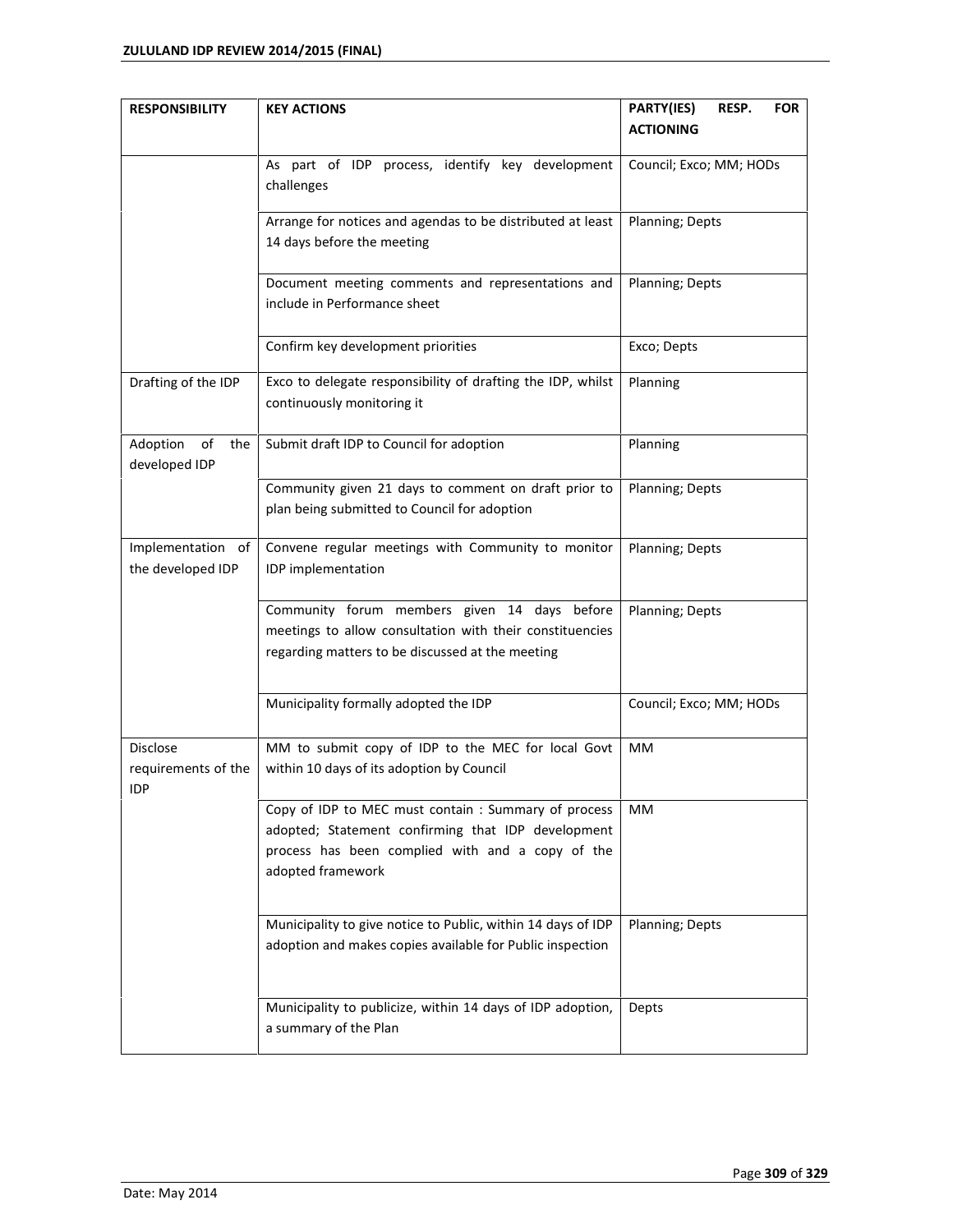| <b>RESPONSIBILITY</b>                            | <b>KEY ACTIONS</b>                                                                                                                                                                        | PARTY(IES)<br>RESP.<br><b>FOR</b><br><b>ACTIONING</b> |
|--------------------------------------------------|-------------------------------------------------------------------------------------------------------------------------------------------------------------------------------------------|-------------------------------------------------------|
| Proposals on the<br>IDP received from<br>the MEC | If proposals received from MEC, proof must be obtained<br>that : 1) IDP has been adjusted if proposals agreed to 2)<br>Reasons have been provided to MEC where proposals not<br>agreed to | Council; Exco; MM; HODs                               |
| Proposals<br>for<br>amending the IDP             | If IDP amended, proof to be held that proposals were<br>introduced by a member or committee of the Council                                                                                | Council; Exco; MM; HODs                               |
| Amending the IDP                                 | Proof must be obtained that notice was given by<br>Municipality to all Council members before amendment<br>adopted                                                                        | Planning                                              |
|                                                  | Proof must be obtained that prior to IDP amendment<br>being adopted, public notice was issued for public<br>comment allowing at least 21 days to comment on the<br>proposed amendment     | Planning; Depts                                       |
|                                                  | Confirmation required that local Municipalities were<br>consulted and that their comments were considered                                                                                 | Planning; Depts                                       |
|                                                  | Proof must be held that the MM submitted copy of<br>subsequent amendment to the MEC for local Govt within<br>10 days of the amendment of the Plan                                         | <b>MM</b>                                             |

|                                                                                          | 2. DEVELOPMENT OF A FRAMEWORK FOR THE PMS                                                                                                               |                                                              |  |
|------------------------------------------------------------------------------------------|---------------------------------------------------------------------------------------------------------------------------------------------------------|--------------------------------------------------------------|--|
| <b>RESPONSIBILITY</b>                                                                    | <b>KEY ACTIONS</b>                                                                                                                                      | <b>PARTY(IES)</b><br>RESP.<br><b>FOR</b><br><b>ACTIONING</b> |  |
| of<br>Review<br>framework for PMS<br>together with PMS<br>under<br>for<br>vear<br>review | Municipality review its framework for the PMS together<br>with PMS for year under review                                                                | Dev Planning                                                 |  |
| Development of a<br>framework for the                                                    | Municipality has a documented framework for it s PMS                                                                                                    | Dev Planning                                                 |  |
| <b>PMS</b>                                                                               | Keep minutes of meetings that were convened with<br>Community Forum to consult regarding the development<br>of the framework for the PMS                | Planning; Depts                                              |  |
|                                                                                          | Community must be given at least 14 days before each<br>meeting to consult their constituencies regarding the<br>matters to be discussed at the meeting | Corporate Serv; Depts                                        |  |
| Development<br>of                                                                        | Proof that Exco managed the development of the                                                                                                          | Exco                                                         |  |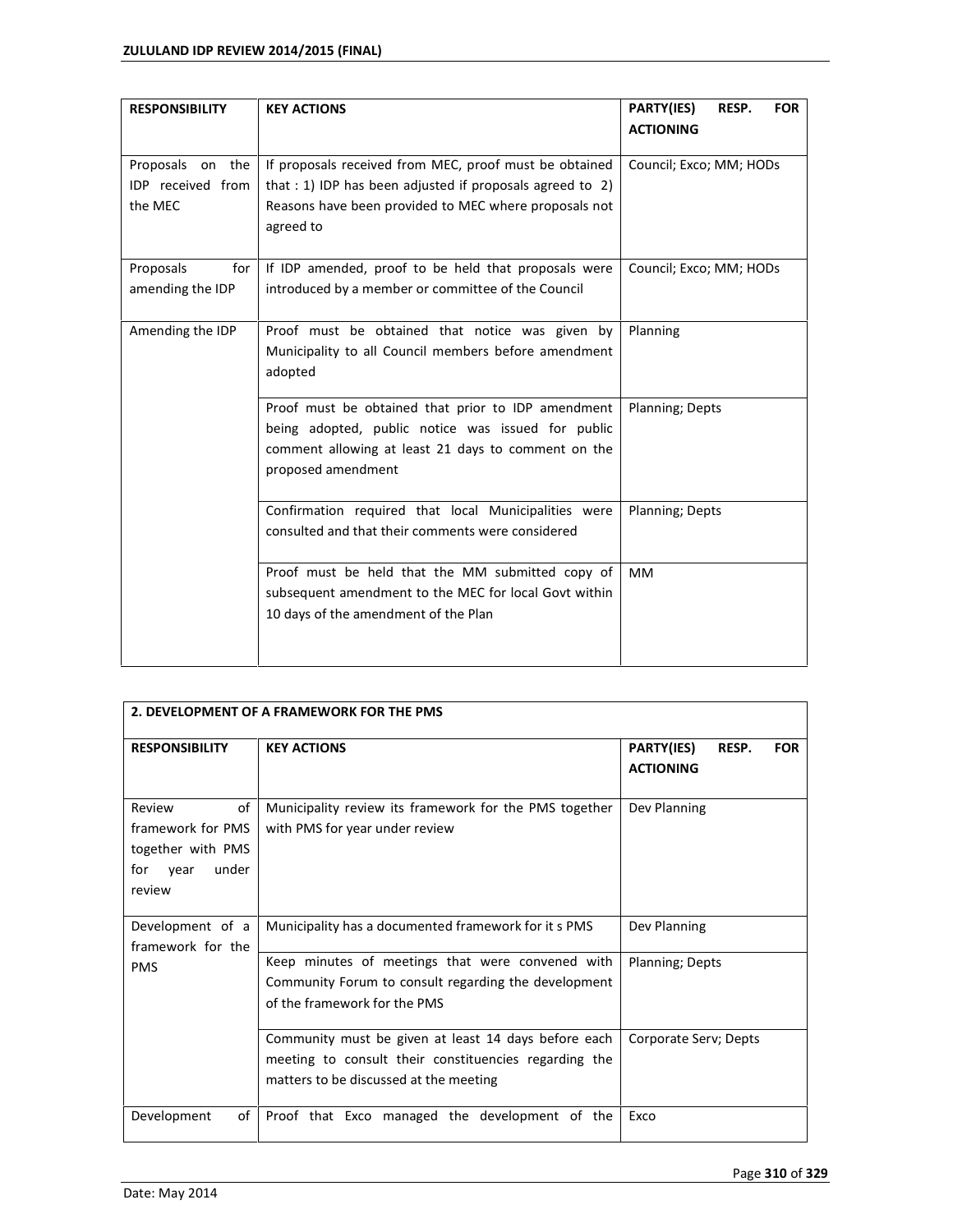| 2. DEVELOPMENT OF A FRAMEWORK FOR THE PMS            |                                                                                                                                                                                                                                                                                                                                                                                                                            |                                                       |  |
|------------------------------------------------------|----------------------------------------------------------------------------------------------------------------------------------------------------------------------------------------------------------------------------------------------------------------------------------------------------------------------------------------------------------------------------------------------------------------------------|-------------------------------------------------------|--|
| <b>RESPONSIBILITY</b>                                | <b>KEY ACTIONS</b>                                                                                                                                                                                                                                                                                                                                                                                                         | PARTY(IES)<br>RESP.<br><b>FOR</b><br><b>ACTIONING</b> |  |
| the PMS                                              | municipality's PMS                                                                                                                                                                                                                                                                                                                                                                                                         |                                                       |  |
|                                                      | Convene meetings with community forum to consult                                                                                                                                                                                                                                                                                                                                                                           | Planning; Depts                                       |  |
|                                                      | Delegation of responsibilities assigned to the MM by Exco<br>with regard to the development of the PMS in place                                                                                                                                                                                                                                                                                                            | Planning                                              |  |
| Adoption<br>οf<br>the<br>PMS                         | Proof required that Exco submitted the proposed PMS to<br>Council for adoption                                                                                                                                                                                                                                                                                                                                             | MM; Planning                                          |  |
|                                                      | Proof required that Council adopted the PMS before or at<br>the same time as setting up of KPIs and targets as per IDP                                                                                                                                                                                                                                                                                                     | Exco; Council; MM; HODs                               |  |
| Implementation of<br>the PMS                         | Proof that the municipality did implement the PMS                                                                                                                                                                                                                                                                                                                                                                          | Dev Planning                                          |  |
|                                                      | Proof that the community forum was consulted through<br>regular meetings regarding the implementation of the<br><b>PMS</b>                                                                                                                                                                                                                                                                                                 | Planning; Depts                                       |  |
| Monitoring<br>and<br>review of the PMS               | Proof that the municipality did establish mechanisms to<br>monitor and review its PMS                                                                                                                                                                                                                                                                                                                                      | Planning; Depts                                       |  |
|                                                      | Proof that the municipality does monitor and review its<br><b>PMS</b>                                                                                                                                                                                                                                                                                                                                                      | Dev Planning                                          |  |
|                                                      | Confirm that the community forum was given enough<br>time to consult their constituencies regarding matters to<br>be discussed at meetings                                                                                                                                                                                                                                                                                 | Dev Planning                                          |  |
|                                                      | Proof that the municipality made know internally and to<br>the public, the KPIs and performance targets set by it for<br>the purposes of its PMS                                                                                                                                                                                                                                                                           | Planning; Depts                                       |  |
| Evaluating<br>the<br>framework for the<br><b>PMS</b> | Proof that the PMS framework describes how the<br>municipality's cycle and processes of Performance<br>Planning, Monitoring, Measurement, Review, Reporting<br>and Improvement will be conducted, organized and<br>managed                                                                                                                                                                                                 | Dev Planning                                          |  |
| <b>Evaluating the PMS</b>                            | Proof that the municipality's PMS shows how it is to<br>operate, clarifies roles and responsibilities of role-players,<br>clarifies system implementation, frequency of reporting<br>accountabilities, relates to the municipality's<br>and<br>employee performance management process, provide a<br>procedure to link PMS to IDP planning process and is<br>devised to serve as an early warning of under-<br>performance | Planning; Depts                                       |  |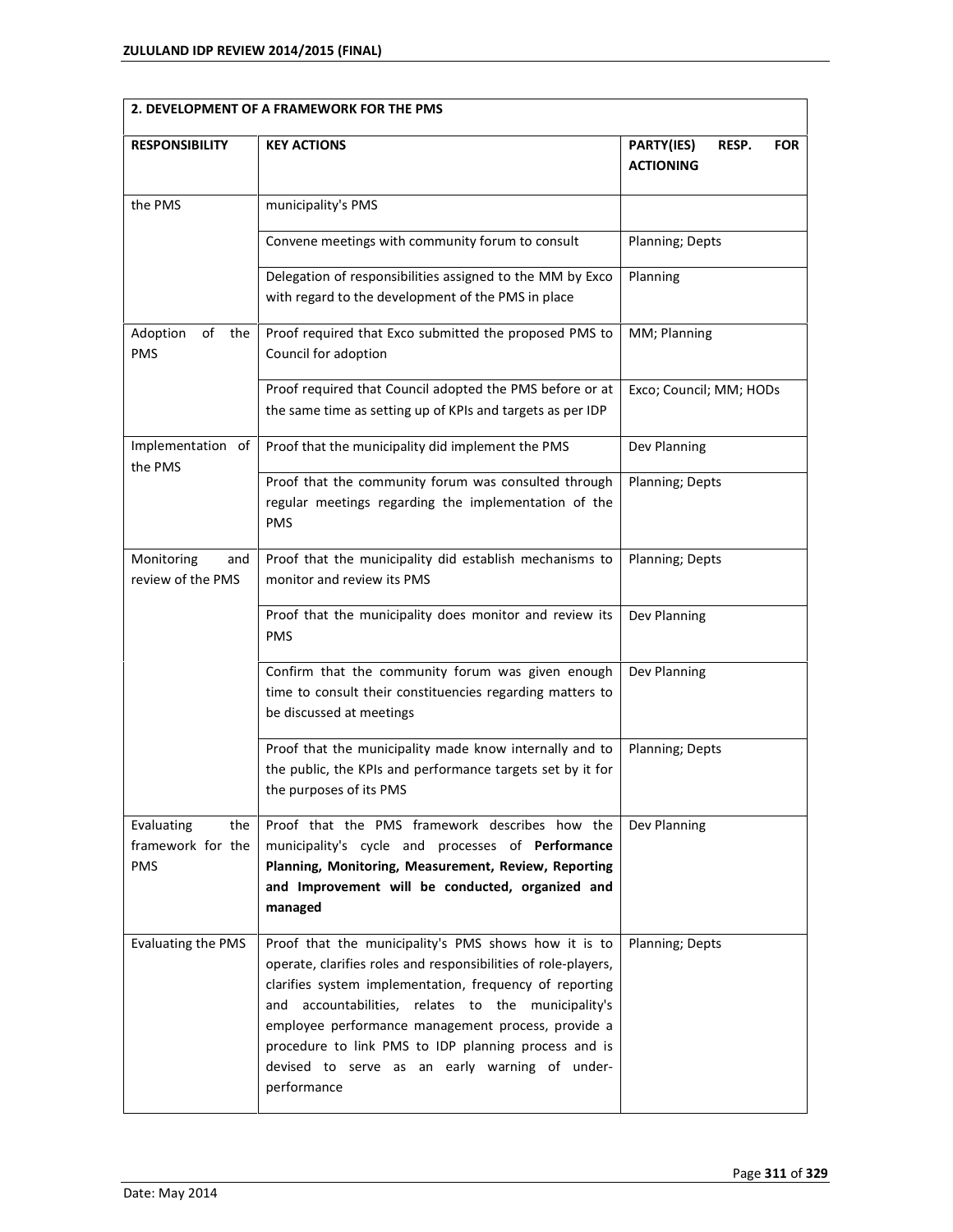| <b>3. PROCESS FOR SETTING &amp; REVIEWING KPIS</b>                                 |                                                                                                                                                   |                                                       |  |
|------------------------------------------------------------------------------------|---------------------------------------------------------------------------------------------------------------------------------------------------|-------------------------------------------------------|--|
| <b>RESPONSIBILITY</b>                                                              | <b>KEY ACTIONS</b>                                                                                                                                | PARTY(IES)<br>RESP.<br><b>FOR</b><br><b>ACTIONING</b> |  |
| Prescribed process<br>for<br>setting<br>Key<br>Performance<br>Indicators           | Confirmation required that the PMS prescribes a process<br>of setting KPI's                                                                       | Planning; HODs                                        |  |
| Prescribed process<br>for the Review of<br>the<br>Key<br>Performance<br>Indicators | Confirmation that the PMS prescribes an annual<br>performance review process for the review of KPIs                                               | Planning; HODs                                        |  |
| Developing KPIs                                                                    | Proof required that the municipality's PMS sets KPIs<br>which are used as a yardstick for measuring performance,<br>including outcomes and impact | Planning; HODs                                        |  |
|                                                                                    | Proof required that the community through a forum was<br>allowed to participate in the setting of appropriate KPIs<br>for the municipality        | Planning; HODs                                        |  |
| Reviewing the KPIs                                                                 | Proof that the municipality does review its KPIs on an<br>annual basis in accordance with the PMS's review process                                | Planning; HODs                                        |  |
| Evaluating the Key<br>Performance<br>Indicators                                    | Proof required that the KPIs are reflected in the IDP of the<br>municipality                                                                      | Planning; HODs                                        |  |
|                                                                                    | Ensure that KPIs set include the general national KPIs<br>prescribed according to Regulation 10                                                   | Dev Planning                                          |  |
|                                                                                    | Include KPIs for all municipal entities and Service<br>Providers with whom the municipality has entered into a<br>service delivery agreement      | Planning; HODs                                        |  |

| <b>4. PROCESS FOR SETTING PERFORMANCE TARGETS</b>                 |                                                                                                |                                                              |  |
|-------------------------------------------------------------------|------------------------------------------------------------------------------------------------|--------------------------------------------------------------|--|
| <b>RESPONSIBILITY</b>                                             | <b>KEY ACTIONS</b>                                                                             | <b>PARTY(IES)</b><br>RESP.<br><b>FOR</b><br><b>ACTIONING</b> |  |
| Prescribed<br>process<br>for<br>setting<br>Performance<br>targets | Confirmation that the municipality's PMS prescribes<br>process for setting performance targets | Planning; MM; HODs                                           |  |
| Setting                                                           | Ensure performance targets are set in terms of the PMS                                         | Planning; MM; HODs                                           |  |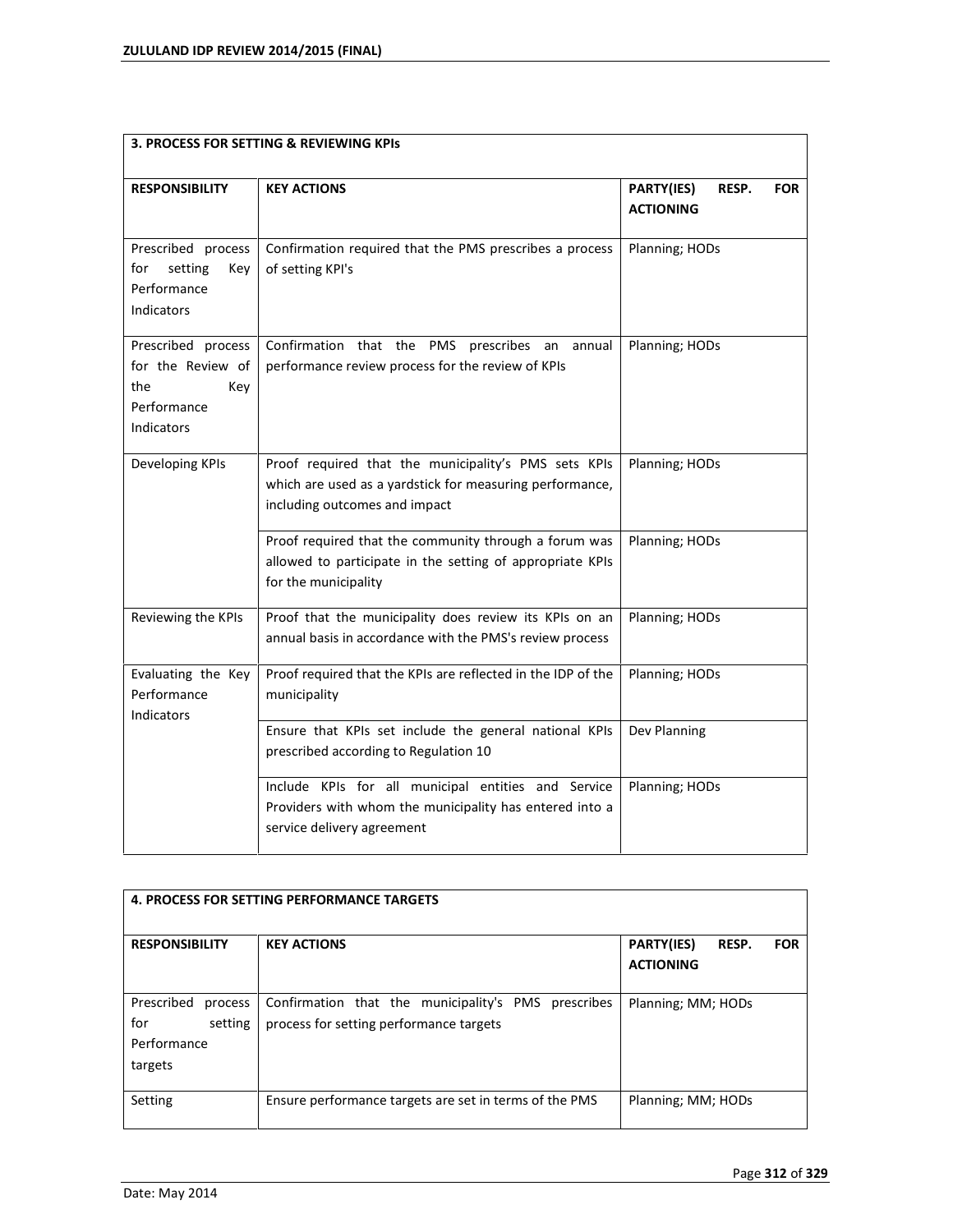|                                  | <b>4. PROCESS FOR SETTING PERFORMANCE TARGETS</b>                                                                                                                                                    |                                                       |
|----------------------------------|------------------------------------------------------------------------------------------------------------------------------------------------------------------------------------------------------|-------------------------------------------------------|
| <b>RESPONSIBILITY</b>            | <b>KEY ACTIONS</b>                                                                                                                                                                                   | PARTY(IES)<br>RESP.<br><b>FOR</b><br><b>ACTIONING</b> |
| Performance<br>targets           | Ensure that Community involvement was sought in<br>setting Performance targets for the municipality                                                                                                  | Planning; Depts                                       |
|                                  | If the IDP and subsequently the KPIs were amended,<br>confirm that performance targets were also amended in<br>accordance with the amendments of the KPIs                                            | Planning; Depts                                       |
| Evaluating<br>the<br>Performance | Proof that targets were set for each of the KPIS                                                                                                                                                     | Planning; Depts                                       |
| targets                          | Ensure that the performance targets are practical and<br>realistic and measure the efficiency, effectiveness, quality<br>and impact of the performance of the municipality and its<br>constituencies | Planning; Depts                                       |

| 5. TRACK PERFORMANCE OF STAFF AND SERVICE PROVIDERS                                               |                                                                                                                                                           |                                                       |
|---------------------------------------------------------------------------------------------------|-----------------------------------------------------------------------------------------------------------------------------------------------------------|-------------------------------------------------------|
| <b>RESPONSIBILITY</b>                                                                             | <b>KEY ACTIONS</b>                                                                                                                                        | PARTY(IES)<br>RESP.<br><b>FOR</b><br><b>ACTIONING</b> |
| Framework to track<br>the performance of<br>staff and Service<br>Providers of the<br>Municipality | Confirmation that the municipality has a framework in<br>terms of its PMS to track performance of staff and Service<br>Providers                          | Planning; Depts                                       |
| Service<br>delivery<br>process                                                                    | Ensure that all municipal staff reported in accordance<br>with their lines of accountability and at the required<br>intervals                             | MM; HOD's                                             |
|                                                                                                   | Proof that each service provider has reported to the<br>municipality in accordance with their responsibilities and<br>at the required reporting intervals | HOD's                                                 |
|                                                                                                   | Ensure that resource allocation to service providers is in<br>accordance with the municipality's development priorities<br>and objectives                 | HOD's                                                 |
| Evaluating<br>the<br>framework for the<br>of<br>tracking<br>the<br>performance of the             | Proof required that the framework<br>has<br>clarified<br>breakdown of performance targets at all levels of the<br>organization                            | HOD's                                                 |
| municipality's staff<br>and<br>service                                                            | Ensure that the framework clarifies the lines of<br>accountability within the municipality and the intervals<br>for reporting thereto (Staff & SPs)       | MM; HOD's                                             |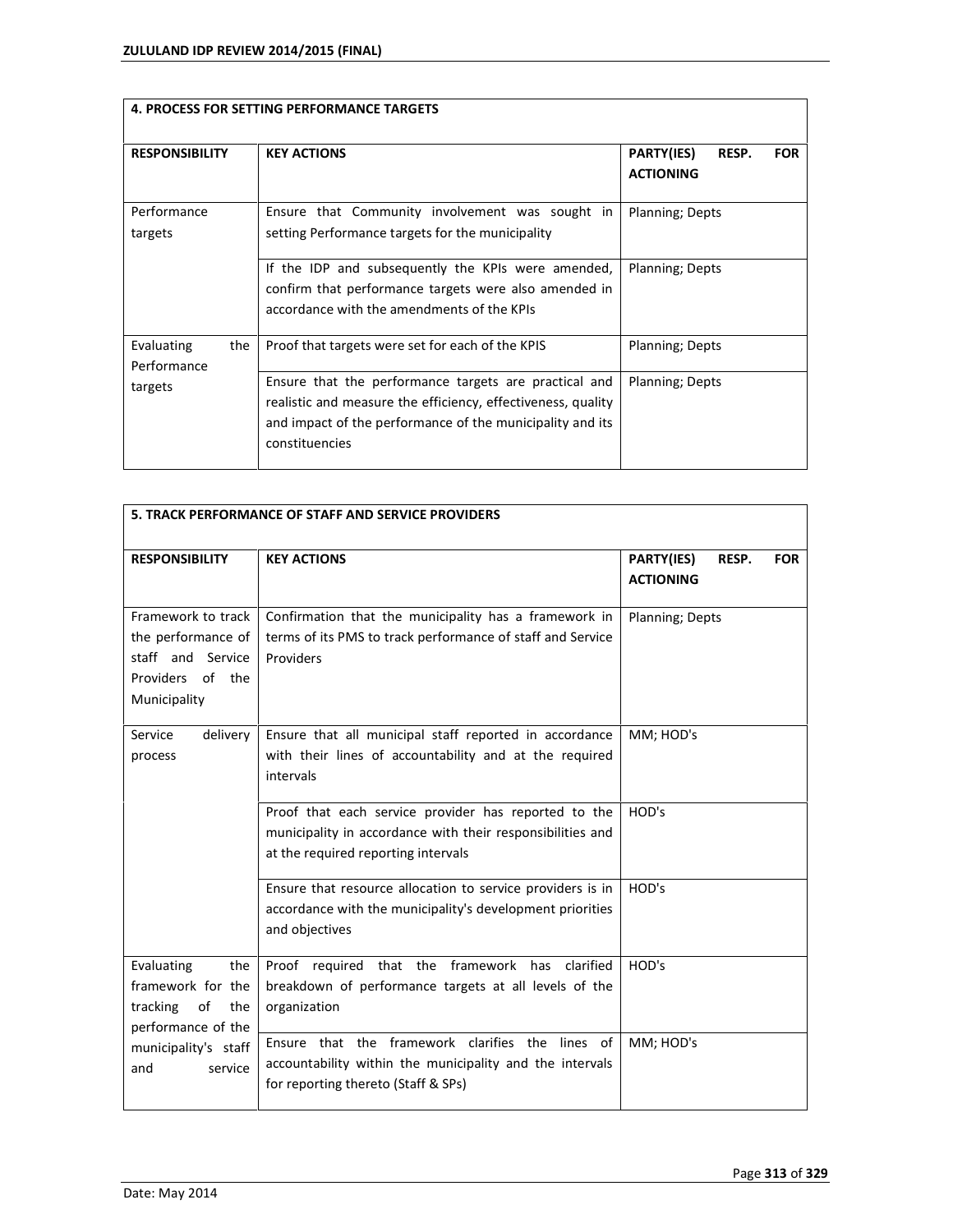| <b>RESPONSIBILITY</b> | <b>KEY ACTIONS</b>                                                                                                           | <b>PARTY(IES)</b><br><b>ACTIONING</b> | <b>RESP.</b> | <b>FOR</b> |
|-----------------------|------------------------------------------------------------------------------------------------------------------------------|---------------------------------------|--------------|------------|
| providers             | Ensure that framework clarifies methods for tracking<br>performance of municipality's staff and that of Service<br>Providers | HOD's                                 |              |            |

| <b>6. DEVELOPMENT OF A MONITORING FRAMEWORK</b>   |                                                                                                                                                                                                                                                                                                                                                                                       |                                                       |  |
|---------------------------------------------------|---------------------------------------------------------------------------------------------------------------------------------------------------------------------------------------------------------------------------------------------------------------------------------------------------------------------------------------------------------------------------------------|-------------------------------------------------------|--|
| <b>RESPONSIBILITY</b>                             | <b>KEY ACTIONS</b>                                                                                                                                                                                                                                                                                                                                                                    | PARTY(IES)<br>RESP.<br><b>FOR</b><br><b>ACTIONING</b> |  |
| Monitoring<br>framework                           | Ensure that the municipality has, as part of its PMS, a<br>monitoring framework                                                                                                                                                                                                                                                                                                       | Exco; Council; MM; HODs                               |  |
| Development<br>of<br>a<br>monitoring<br>framework | Proof that the municipality developed its monitoring<br>framework after consultation with some form of<br>Community forum                                                                                                                                                                                                                                                             | Planning; Depts                                       |  |
|                                                   | Where Forum was used, proof required that notice was<br>given at least 14 days prior to each meeting, giving them a<br>chance to consult with their constituencies                                                                                                                                                                                                                    | Planning; Depts                                       |  |
| Performance<br>Monitoring                         | Proof that the monitoring of municipality's and service<br>providers' performance are monitored in accordance with<br>the monitoring framework                                                                                                                                                                                                                                        | Planning; Depts                                       |  |
|                                                   | Proof required that performance of staff and that of<br>service providers is monitored on an ongoing basis<br>throughout the financial year                                                                                                                                                                                                                                           | MM; Exco; Council; HODs                               |  |
|                                                   | under-performance<br>Where<br>detected,<br>proof<br>that<br>corrective measures were taken                                                                                                                                                                                                                                                                                            | MM; Exco; Council; HODs                               |  |
| Evaluating<br>the<br>monitoring<br>framework      | Confirm that the monitoring framework identifies roles of<br>role-players in monitoring, collecting and analysing data;<br>allocating tasks and gathering data; determines what data<br>to be collected, how data is to be collected, stored,<br>verified and analysed; gives timeframes for the data<br>collection, times for report submissions and how they are<br>to be submitted | Depts                                                 |  |
|                                                   | Confirmation that the framework provides for corrective<br>measures where under-performance has been identified                                                                                                                                                                                                                                                                       | MM; HODs                                              |  |
|                                                   | There must be reporting to Council at least twice a year                                                                                                                                                                                                                                                                                                                              | MM                                                    |  |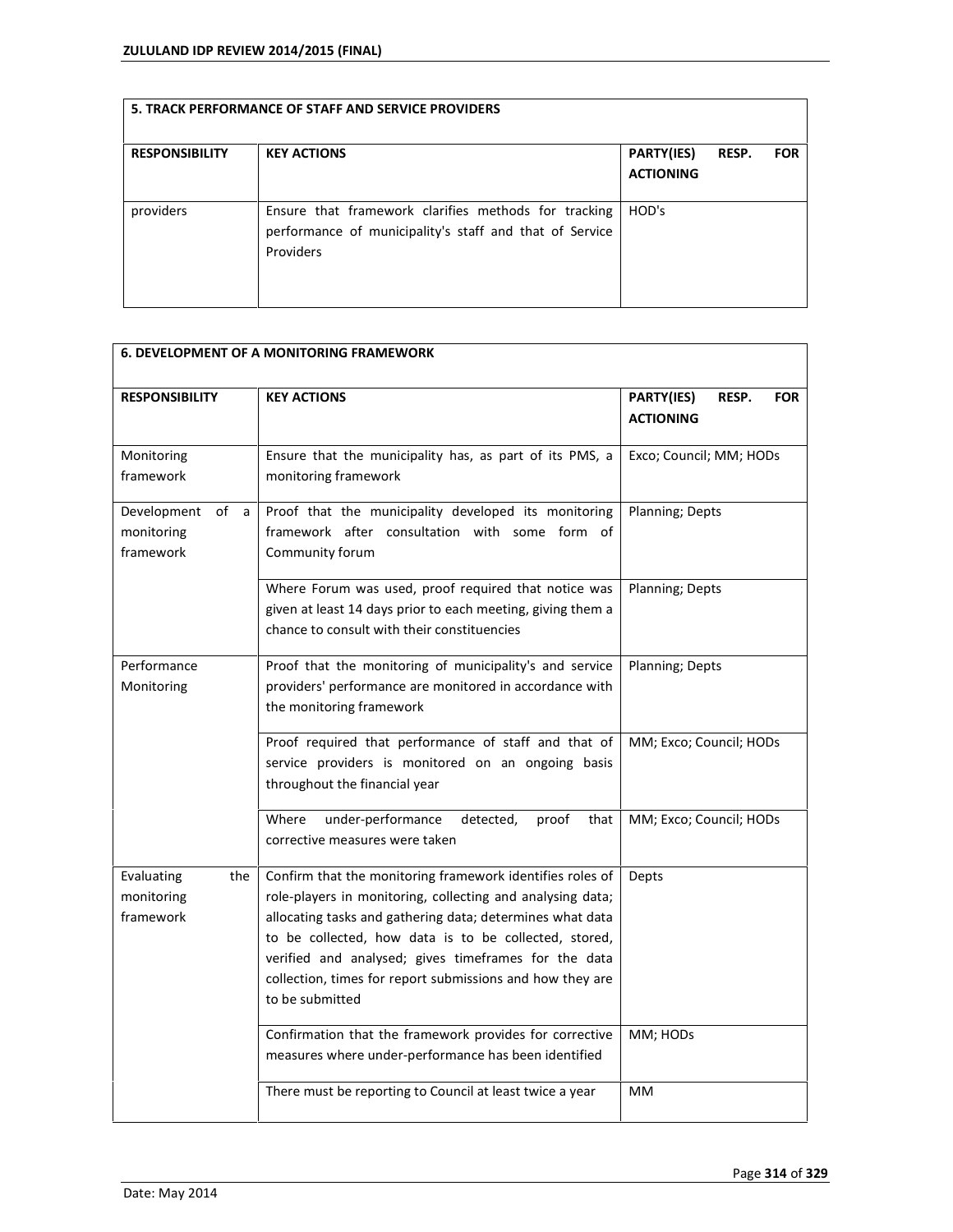| 7. INTERNAL CONTROLS                                        |                                                                                                                                                                                                                                                                                                                                                                                                                |                                                       |  |
|-------------------------------------------------------------|----------------------------------------------------------------------------------------------------------------------------------------------------------------------------------------------------------------------------------------------------------------------------------------------------------------------------------------------------------------------------------------------------------------|-------------------------------------------------------|--|
| <b>RESPONSIBILITY</b>                                       | <b>KEY ACTIONS</b>                                                                                                                                                                                                                                                                                                                                                                                             | PARTY(IES)<br>RESP.<br><b>FOR</b><br><b>ACTIONING</b> |  |
| Internal control                                            | Ensure that the municipality has, as part of its internal<br>control, an Internal Audit Activity                                                                                                                                                                                                                                                                                                               | CFO                                                   |  |
|                                                             | Ensure that a Performance Audit Committee has been set                                                                                                                                                                                                                                                                                                                                                         | Depts                                                 |  |
| Internal<br>control<br>exercised                            | Proof that the Audit Committee performs continuous<br>1) Functionality of the<br>audits assessing :<br><b>PMS</b><br>Compliance of the PMS with<br>2)<br>Systems<br>Act<br>3) The extent to which measurements are reliable<br>measures of the municipality's performance against KPIs                                                                                                                         | Depts                                                 |  |
|                                                             | Ensure that Performance Audit Committee has at least 3<br>members                                                                                                                                                                                                                                                                                                                                              | Depts                                                 |  |
|                                                             | Ensure majority of Committee members are not involved<br>as councilor or employee of the municipality, with at least<br>1 member being a PMS expert                                                                                                                                                                                                                                                            | Depts                                                 |  |
|                                                             | Performance Audit committee to submit at least 2 Audit<br>reports to Council during the financial year                                                                                                                                                                                                                                                                                                         | Planning                                              |  |
| Characteristics of the<br>Performance<br>Audit<br>Committee | The Committee must have unrestricted access to records<br>deemed necessary for it to perform its duties; it may also<br>request any relevant person to attend its meetings to<br>provide information considered important/relevant; it<br>may liaise directly with Council/MM or internal and<br>external auditors; it may also investigate any matter it<br>deems necessary for the performance of its audits | Depts                                                 |  |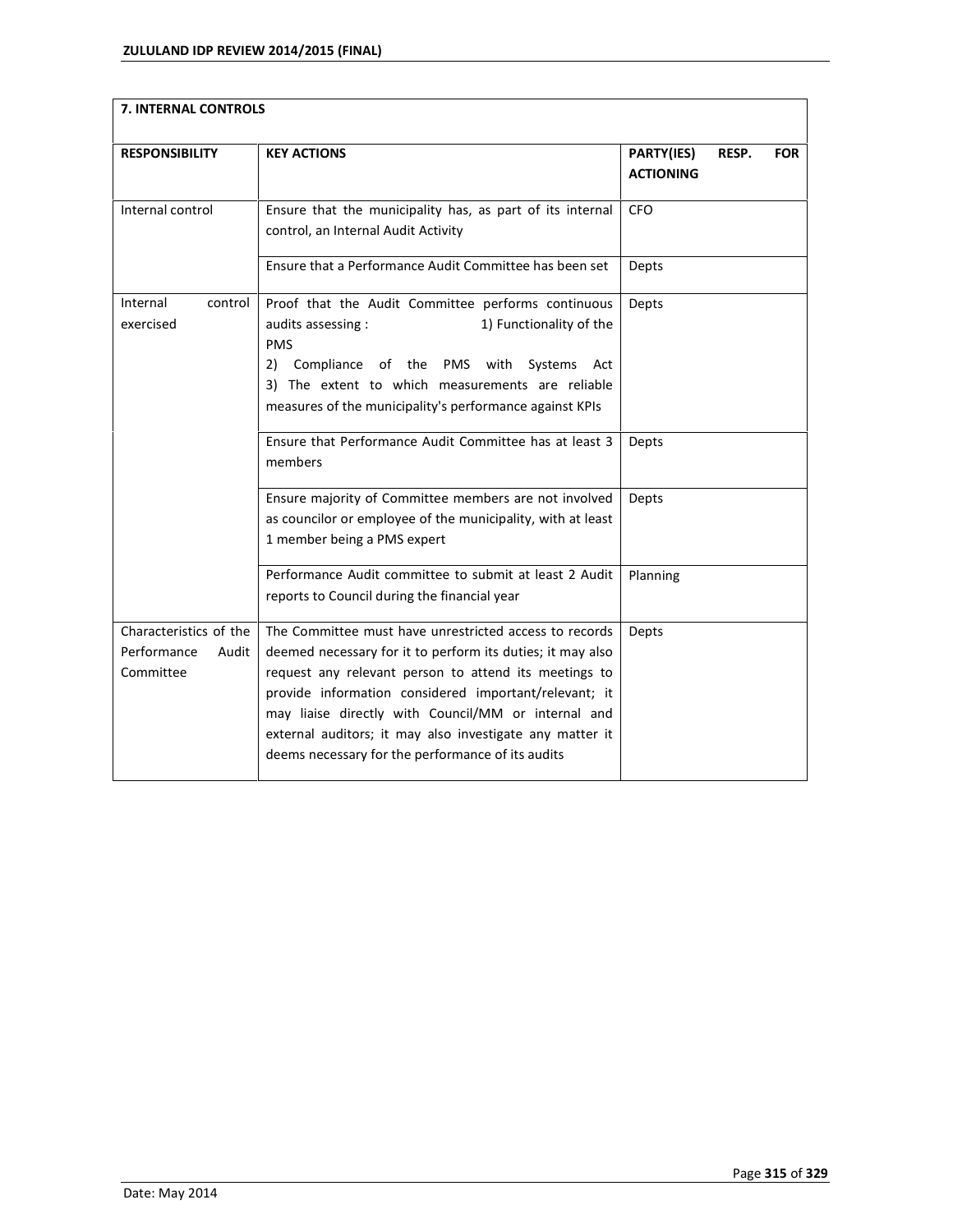## **5. ANNUAL PERFORMANCE REPORT FOR THE COUNCIL (2012/2013)**

| <b>KPI</b><br><b>No</b> | <b>KPI Name</b>                                                                                                                            | Responsible                                    | <b>Previous Year</b><br>Performance<br>(2011/12) | <b>Baseline</b> | <b>Backlog</b> | Demand                | Evidence                                                                          |              | 2012/13 Annual |            | Frequency  | Actual<br><b>Progress</b> | Score    |            |                |
|-------------------------|--------------------------------------------------------------------------------------------------------------------------------------------|------------------------------------------------|--------------------------------------------------|-----------------|----------------|-----------------------|-----------------------------------------------------------------------------------|--------------|----------------|------------|------------|---------------------------|----------|------------|----------------|
|                         |                                                                                                                                            |                                                |                                                  |                 |                |                       |                                                                                   | $\mathbf{1}$ | $\overline{2}$ | (Target) 3 | $\pmb{4}$  | 5                         |          |            |                |
| $\mathbf{1}$            | Approved WSDP<br>plan                                                                                                                      | MM (J.Hde<br>Klerk); HOD: P<br>(StefanLandman) | 28/05/2012                                       | 28/05/2012      | $\mathbf 0$    | Approved<br>WSDP plan | certified council<br>resolution                                                   | 31/07/2013   | 15/07/2013     | 30/06/2013 | 15/06/2013 | 01/06/2013                | Annually | 29/05/2013 | 5              |
| $\overline{2}$          | Percentage of<br>households with<br>access to basic<br>level of water<br>(HH 142 543)                                                      | HOD: TS<br>(ZweliDladla)                       | 1.50%                                            | 64.51%          | 35.49%         | 100%                  | Design report, interim<br>report and or<br>engineers certificate of<br>completion | 0.15%        | 0.49%          | 0.90%      | 1.23%      | 1.69%                     | Quartely | 1%         | $\overline{3}$ |
| $\overline{\mathbf{3}}$ | Percentage of<br>households<br>earning less than<br>R1100 pm with<br>access to free<br>water (Note:<br><b>Rudimentary LOS</b><br>included) | HOD: TS<br>(ZweliDladla)                       | 1.76%                                            | 64.51%          | 35.49%         | 100%                  | Design report, interim<br>report and or<br>engineers certificate of<br>completion | 1.77%        | 1.87%          | 1.97%      | 2.07%      | 2.17%                     | Quartely | 0.36%      | $\mathbf{1}$   |
| $\overline{4}$          | Number of water<br>quality tests                                                                                                           | HOD: TS<br>(ZweliDladla)                       | 1735                                             | 1735            | $\mathbf{0}$   | 1836                  | Sample test results as<br>certified by the lab                                    | 1816         | 1826           | 1836       | 1846       | 1856                      | Annually | 1840       | $\overline{3}$ |
| 5                       | Percentage of<br>households with<br>access to basic<br>level of sanitation                                                                 | HOD: TS<br>(ZweliDladla)                       | 4.93%                                            | 63.07%          | 36.93%         | 100%                  | Design report, interim<br>report and or<br>engineers certificate of<br>completion | 4.40%        | 4.50%          | 4.60%      | 4.70%      | 4.80%                     | Quartely | 2.26%      | 1              |
| 6                       | Percentage of<br>households<br>earning less than<br>R1100 pm with<br>access to free<br>basic sanitation                                    | HOD: TS<br>(ZweliDladla)                       | 4.93%                                            | 63.07%          | 36.93%         | 100%                  | Design report, interim<br>report and or<br>engineers certificate of<br>completion | 4.40%        | 4.50%          | 4.60%      | 4.70%      | 4.80%                     | Quartely | 2.26%      | $\mathbf{1}$   |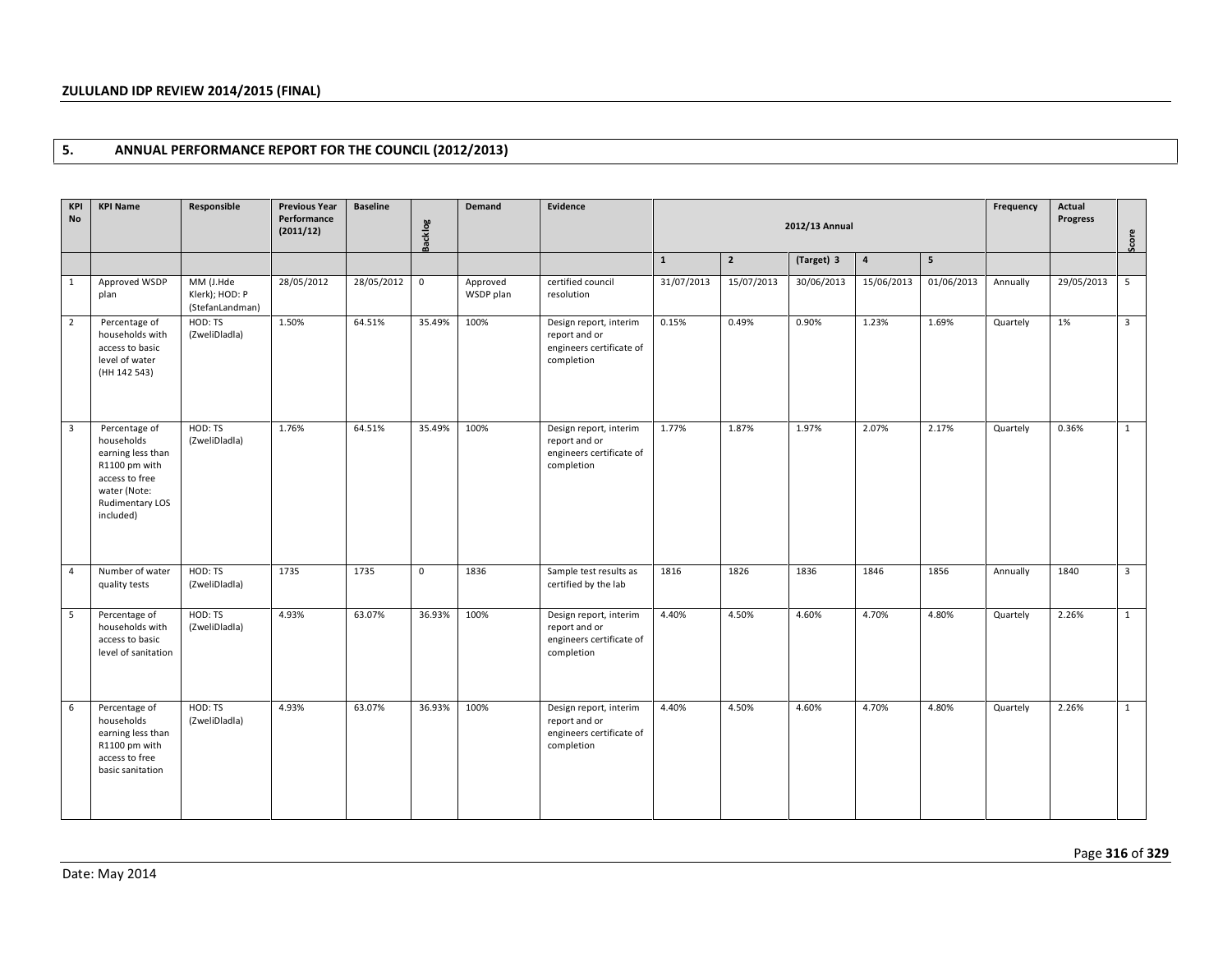| KPI<br><b>No</b> | <b>KPI Name</b>                                                                      | Responsible                                                                                             | <b>Previous Year</b><br>Performance<br>(2011/12) | <b>Baseline</b> | <b>Backlog</b> | <b>Demand</b>                              | Evidence                                                                                                                  |                               | 2012/13 Annual                |                        | Frequency                  | Actual<br><b>Progress</b> | Score    |                       |                |
|------------------|--------------------------------------------------------------------------------------|---------------------------------------------------------------------------------------------------------|--------------------------------------------------|-----------------|----------------|--------------------------------------------|---------------------------------------------------------------------------------------------------------------------------|-------------------------------|-------------------------------|------------------------|----------------------------|---------------------------|----------|-----------------------|----------------|
|                  |                                                                                      |                                                                                                         |                                                  |                 |                |                                            |                                                                                                                           | $\mathbf{1}$                  | $\overline{2}$                | (Target) 3             | $\pmb{4}$                  | 5                         |          |                       |                |
| $\overline{7}$   | Approved policies<br>and bylaws                                                      | MM (J.Hde<br>Klerk); HOD: P<br>(StefanLandman)                                                          | 28/05/2012                                       | 28/05/2012      | 0              | Approved<br>policies and<br>bylaws         | Memo to MM on<br>identified policies and<br>bylaws to be amended,<br>certifiedcouncil<br>resolution, approved<br>policies | 31/07/2013                    | 15/07/2013                    | 30/06/2013             | 15/06/2013                 | 01/06/2013                | Annually | 15/03/2013            | 5              |
| 8                | Number of WSP<br>reports<br>submitted                                                | HOD: P<br>(StefanLandman)                                                                               | 24 reports                                       | 24              | $\mathbf 0$    | 8                                          | Number of WSP<br>reports and minutes                                                                                      | 6                             | $\overline{7}$                | 8                      | 9                          | 10                        | Annually | 12                    | 5              |
| 9                | Average time of<br>notification to<br>community prior<br>to planned<br>interruptions | HOD: TS<br>(ZweliDladla)                                                                                | 41                                               | 41              | $\mathbf{0}$   | 48hrs                                      | signed interruption<br>and notice register                                                                                | 12hrs                         | 24hrs                         | 48hrs                  | 60hrs                      | 72hrs                     | Quartely | 48                    | $\overline{3}$ |
| 10               | % of MIG grant<br>funds spent on<br>approved<br>projects                             | MM (J.Hde<br>Klerk); HOD: TS<br>(ZweliDladla)                                                           | 100%                                             | 100%            | $\mathbf{0}$   | 100%                                       | certified ledger<br>expenditure                                                                                           | 96% by 30<br>June 2013        | 98 by 30<br>June 2013         | 100 by 30<br>June 2013 | 100% by<br>15 June<br>2013 | 100% by 01<br>Jun 2013    | Annually | 100%                  | 5              |
| 11               | 100% capital<br>budget actually<br>spent on IDP<br>projects<br>identified            | MM (J.Hde<br>Klerk); HOD: P<br>(StefanLandman);<br>HOD: CD<br>(ZaneleCele);<br>HOD: TS<br>(ZweliDladla) | 100%                                             | 100%            | $\mathbf{0}$   | 100%                                       | Financial report,<br>certified ledger<br>expenditure                                                                      | 80% by 30<br>Jun 2013         | 90% by 30<br>Jun 2013         | 100% by 30<br>Jun 2013 | 100% by 15<br>Jun 2013     | 100% by 01<br>Jun 2013    | Annually | 100%                  | 5              |
| 12               | 4 Disaster<br>management<br>forum meetings                                           | HOD: CS (M.<br>N.Shandu)                                                                                | N/A                                              | $\mathbf{0}$    | $\mathbf{0}$   | $\overline{4}$                             | Approved minutes                                                                                                          | 2 <sub>by</sub><br>31/07/2013 | 3 <sub>by</sub><br>01/07/2013 | 4 by<br>20/06/2013     | 4 by<br>15/06/2013         | 4 by<br>01/06/2013        | Annually | 4 by<br>22/05/2013    | 5              |
| 13               | 12 Disaster<br>Management<br>awareness<br>campaigns                                  | HOD: CS (M.<br>N.Shandu)                                                                                | 57 Campaigns                                     | 57<br>Campaigns | $\mathbf 0$    | 12                                         | Minutes confirming<br>reports tabled and<br>feed back reports                                                             | 6 by 31 Jul<br>2013           | 9 by 15 Jul<br>2013           | 12 by 20<br>Jun 2013   | 12 by 15<br>Jun 2013       | 12 by 1 Jun<br>2013       | Annually | 12 by 29<br>May 2013  | 5              |
| 14               | Approved<br>Disaster<br>management<br>Plan                                           | HOD: CS (M.<br>N.Shandu); MM<br>(J.Hde Klerk)                                                           | 31/05/2012                                       | 31/05/2012      | $\mathbf 0$    | Approved<br>Disaster<br>management<br>Plan | council resolution and<br>plan                                                                                            | 31/07/2013                    | 15/07/2013                    | 30/06/2013             | 15/06/2013                 | 01/06/2013                | Annually | 28/05/2013            | 5              |
| 15               | Approved airport<br>plan                                                             | HOD: CS (M.<br>N.Shandu)                                                                                | N/A                                              | $\mathbf 0$     |                | Review of<br>Airport Plan                  | council resolution and<br>plan                                                                                            | 31/07/2013                    | 15/07/2013                    | 30/06/2013             | 15/06/2013                 | 01/06/2013                | Annually | 28/03/2013            | 5              |
| 16               | Implement<br>airport plan                                                            | HOD: CS (M.<br>N.Shandu)                                                                                | 120%                                             | 120%            | $\mathbf 0$    | 100%                                       | Implementation report<br>and minutes                                                                                      | 80% by 30<br>June 2013        | 90% by 30<br>Jun 2013         | 100% by 30<br>Jun 2013 |                            |                           | Quartely | 100% by<br>28/06/2013 | 5              |
| 17               | Outstanding<br>service debtors<br>recovery rate to<br>revenue                        | CFO (S. B.Nkosi)                                                                                        | 0.9                                              | 0.9             | $\mathbf 0$    | 0.25                                       | Annual Financial<br>statements and Sec 71<br>Reports                                                                      | 0.48                          | 0.32                          | 0.25                   | 0.23                       | 0.2                       | Quartely | $\mathbf{0}$          | 5              |
| 18               | 0 Successful<br>appeals                                                              | CFO (S. B.Nkosi)                                                                                        | N/A                                              | $\mathbf 0$     | $\mathbf 0$    | $\mathbf 0$                                | Supply chain<br>management report                                                                                         | $\overline{3}$                | $\mathbf{1}$                  | $\mathbf 0$            |                            |                           | Quartely | $\mathbf 0$           | 5              |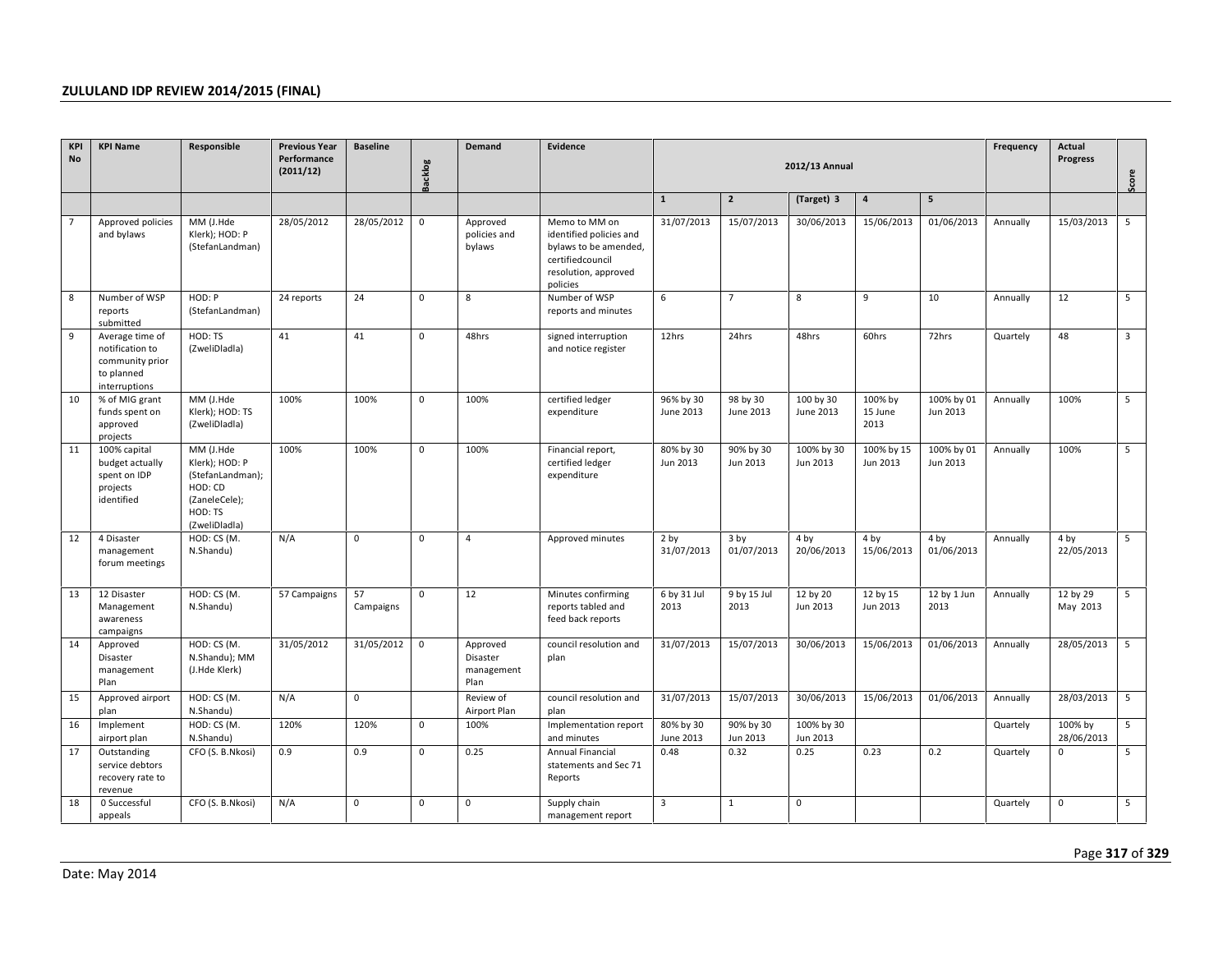| KPI<br><b>No</b> | <b>KPI Name</b>                                                                        | Responsible                             | <b>Previous Year</b><br>Performance<br>(2011/12) | <b>Baseline</b> | <b>Backlog</b>      | <b>Demand</b>              | Evidence                                            |                        |                        | 2012/13 Annual         |                        |                         | Frequency | Actual<br><b>Progress</b> | Score                   |
|------------------|----------------------------------------------------------------------------------------|-----------------------------------------|--------------------------------------------------|-----------------|---------------------|----------------------------|-----------------------------------------------------|------------------------|------------------------|------------------------|------------------------|-------------------------|-----------|---------------------------|-------------------------|
|                  |                                                                                        |                                         |                                                  |                 |                     |                            |                                                     | $\mathbf{1}$           | $\overline{2}$         | (Target) 3             | $\overline{a}$         | $\overline{\mathbf{5}}$ |           |                           |                         |
| 19               | 30 days<br>processing time<br>of invoices                                              | CFO (S. B.Nkosi)                        | $\mathbf{1}$                                     | $\mathbf{1}$    | $\mathbf{0}$        | 30                         | Creditors report                                    | 60                     | 45                     | 30                     | 15                     | $\overline{7}$          | Quartely  | 14                        | $\overline{4}$          |
| 20               | Review and<br>submit Financial<br>Statements                                           | CFO (S. B.Nkosi);<br>MM (J.Hde Klerk)   | 8/31/2011                                        | 8/31/2011       | $\mathbf 0$         | 31/08/2013                 | AG reciept                                          | 30/09/2012             | 15/09/2012             | 31/08/2012             | 15/08/2012             | 01/08/2012              | Annually  | 31/08/2012                | $\overline{3}$          |
| 21               | Unqualified (u.q)<br>audit opinion                                                     | CFO (S.<br>B.Nkosi);MM<br>(J.Hde Klerk) | unqualified                                      | unqualified     | $\mathsf{O}\xspace$ | unqualified                | AG audit report                                     | Disclaimer             | Qualified              | unqualified            | n/a                    | n/a                     | Annually  | unqualified               | $\overline{\mathbf{3}}$ |
| 22               | Approved final<br>budget                                                               | CFO (S. B.Nkosi);<br>MM (J.Hde Klerk)   | 31/05/2012                                       | 31/05/2012      | $\mathbf 0$         | 31/05/2014                 | Council resolution and<br>final budget approval     | 15/06/2013             | 1/6/2013               | 30/05/2013             | 15/05/2013             | 01/05/2013              | Annually  | 29/05/2013                | 5                       |
| 23               | 4 audit<br>committee<br>meetings                                                       | CFO (S. B.Nkosi)                        | $\overline{4}$                                   | $\overline{4}$  | $\mathbf 0$         | $\overline{4}$             | Approved minutes to<br>meeting                      | 31/07/2013             | 15/07/2013             | 30/06/2013             | 15/06/2013             | 01/06/2013              | Quartely  | 06/05/2013                | 5                       |
| 24               | 75% of audit<br>queries<br>addressed from<br>the AG report                             | CFO (S. B.Nkosi)                        | 100%                                             | 100%            | $\mathbf 0$         | 100%                       | Internal and external<br>report                     | 55%                    | 65%                    | 75%                    | 90%                    | 100%                    | Quartely  | 100%                      | 5                       |
| 25               | Approved<br>financial plan                                                             | CFO (S. B.Nkosi);<br>MM (J.Hde Klerk)   | 29/05/2012                                       | 29/05/2012      | $\mathbf 0$         | Approved<br>financial plan | IDP resolution                                      | 31/07/2013             | 15/07/2013             | 30/06/2013             | 15/06/2013             | 01/06/2013              | Annually  | 29/05/2013                | $5\overline{5}$         |
| 26               | Cost Coverage<br>ratio                                                                 | CFO (S. B.Nkosi)                        | 25.24                                            | 25.24           | $\mathbf 0$         | $\overline{3}$             | Annual financial<br>statements & Sec 71<br>reports  | $\mathbf{1}$           | $\overline{2}$         | $\overline{3}$         | $\overline{4}$         | 5                       | Quartely  | $\overline{7}$            | 5                       |
| 27               | Debt Coverage<br>Ratio                                                                 | CFO (S. B.Nkosi)                        | 10                                               | 10              | $\mathbf 0$         | $\overline{3}$             | Annual financial<br>statements & Sec 71<br>reports  | $\mathbf{1}$           | $\overline{2}$         | $\overline{3}$         | $\overline{4}$         | 5                       | Quartely  | 5                         | 5                       |
| 28               | 96% operating<br>budget funded<br>from cash                                            | CFO (S. B.Nkosi);<br>MM (J.Hde Klerk)   | 100%                                             | 100%            | $\mathbf 0$         | 100%                       | Investments and<br>monthly operating<br>expenditure | 92%                    | 94%                    | 96%                    | 98%                    | 100%                    | Quartely  | 100%                      | 5                       |
| 29               | Approved annual<br>report                                                              | CFO (S. B.Nkosi);<br>MM (J.Hde Klerk)   | 29/03/2012                                       | 29/03/2012      | $\mathbf 0$         | Approved<br>annual report  | Certified council<br>minutes and annual<br>report   | 30/04/2013             | 15/04/2013             | 31/03/2013             | 15/03/2013             | 01/03/2013              | Annually  | 31/01/2013                | 5                       |
| 30               | % of account<br>adjustments<br>effected                                                | CFO (S. B.Nkosi)                        | 0.20%                                            | 0.20%           | $\mathbf 0$         | 3%                         | Financial report                                    | 1%                     | 2%                     | 3%                     | 4%                     | 5%                      | Quartely  | 3%                        | $\overline{3}$          |
| 31               | 60 days with<br>excessive funds<br>in current<br>account in<br>relation to<br>strategy | CFO (S. B.Nkosi)                        | 60                                               | 60              | $\mathbf 0$         | 60                         | Investments report                                  | 100                    | 80                     | 60                     | 40                     | 20                      | Quartely  | 15                        | 5                       |
| 32               | % of captial<br>projects<br>budgeted for in<br>accordance with<br>the IDP              | CFO (S. B.Nkosi)                        | 100%                                             | 100%            | $\mathbf 0$         | 100%                       | <b>Budget report</b>                                | 90% by 30<br>June 2013 | 90% by 30<br>June 2013 | 95% by 30<br>June 2013 | 98% by 30<br>June 2013 | 100% by 30<br>June 2013 | Quartely  | 100%                      | 5                       |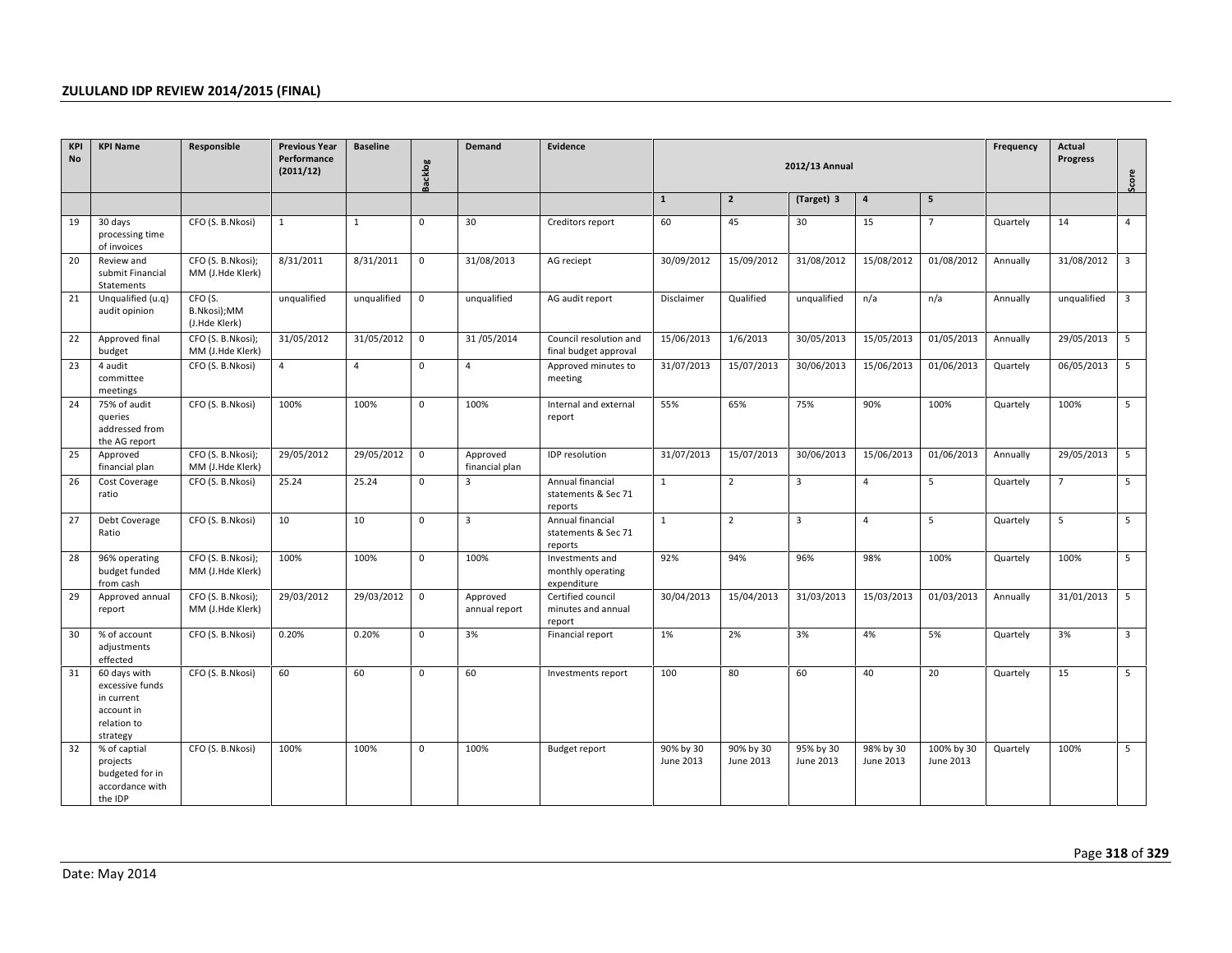| <b>KPI</b><br><b>No</b> | <b>KPI Name</b>                                                                           | Responsible                                  | <b>Previous Year</b><br>Performance | <b>Baseline</b> |                | Demand                                   | Evidence                                                                                                      |                      |                      |                       | Frequency             | Actual                |                 |                       |                |
|-------------------------|-------------------------------------------------------------------------------------------|----------------------------------------------|-------------------------------------|-----------------|----------------|------------------------------------------|---------------------------------------------------------------------------------------------------------------|----------------------|----------------------|-----------------------|-----------------------|-----------------------|-----------------|-----------------------|----------------|
|                         |                                                                                           |                                              | (2011/12)                           |                 | <b>Backlog</b> |                                          |                                                                                                               |                      |                      | 2012/13 Annual        |                       |                       | <b>Progress</b> | Score                 |                |
|                         |                                                                                           |                                              |                                     |                 |                |                                          |                                                                                                               | $\mathbf{1}$         | $\mathbf{2}$         | (Target) 3            | $\pmb{4}$             | $5\overline{5}$       |                 |                       |                |
| 33                      | Approved LED<br>Strategy                                                                  | HOD: CD<br>(ZaneleCele)                      | 01/06/2012                          | 01/06/2012      | $\mathbf 0$    | Approved LED<br>Strategy                 | Approved LED<br>Strategy, Certified<br>council minutes                                                        | 31/07/2013           | 15/07/2013           | 30/06/2013            | 15/06/2013            | 01/06/2013            | Annually        | 29/05/2013            | 5              |
| 34                      | Number of<br>tourism<br>awareness and<br>training<br>workshops held                       | HOD: CD<br>(ZaneleCele)                      | 19                                  | 19              | $\mathbf{0}$   | 8                                        | Tourism portfolio<br>commitee approved<br>minutes and<br>awareness and training<br>reports                    | 4 by 30 June<br>2013 | 6 by 30 June<br>2013 | 8 by 30<br>June 2013  | 8 by 15<br>June 2013  | 8 by 01<br>June 2013  | Quartely        | 7 by 30<br>June 2013  | $\overline{3}$ |
| 35                      | Number of jobs<br>created through<br><b>LED</b> initiatives<br>and capital<br>projects    | HOD: CD<br>(ZaneleCele);<br>MM (J.Hde Klerk) | 419                                 | 419             | $\mathbf{0}$   | 250                                      | Monthly progress<br>reports, minutes to<br>meetings, request<br>from community and<br>endorsement from<br>ZDM | 100                  | 150                  | 200                   | 250                   | 300                   | Quartely        | 300                   | 5              |
| 36                      | 8 approved LED<br><b>Business plans</b>                                                   | HOD: CD<br>(ZaneleCele)                      | 11                                  | 11              | $\mathbf 0$    | 8                                        | Approved minutes and<br>business plans                                                                        | 4 by 30 June<br>2013 | 6 by 30 June<br>2013 | 8 by 30<br>June 2013  | 8 by 15<br>June 2013  | 8 by 01<br>June 2013  | Quartely        | 8 by 30<br>June 2013  | $\overline{3}$ |
| 37                      | 8 LED<br>Forums/Sub-<br>Forums meetings<br>held                                           | HOD: CD<br>(ZaneleCele)                      | 8                                   | 8               | $\mathbf 0$    | 8                                        | Approved minutes and<br>attandance register                                                                   | 4 by 30 June<br>2013 | 6 by 30 June<br>2013 | 8 by 30<br>June 2013  | 8 by 15<br>June 2013  | 8 by 01<br>June 2013  | Quartely        | 2 by 30<br>June 2013  | 3              |
| 38                      | Number of LED<br>projects<br>implemented                                                  | HOD: CD<br>(ZaneleCele)                      | N/A                                 | $\mathbf 0$     | $\mathsf 0$    | LED projects<br>implemented              | Annual awarded list,<br>annual expenditure<br>report                                                          |                      | 3 by 30 June<br>2013 | 4 by 30<br>June 2013  | 4 by 15<br>June 2013  | 4 by 01<br>June 2013  | Quartely        | 8 by 30<br>June 2013  | 5              |
| 39                      | Approved<br>HIV/AIDS<br>Strategy                                                          | HOD: CD<br>(ZaneleCele)                      | 30/06/2012                          | 30/06/2012      | $\mathbf 0$    | Approved<br>HIV/AIDS<br>Strategy         | Approved strategy and<br>minutes to the<br>meeting                                                            | 31/07/2013           | 15/07/2013           | 30/06/2013            | 15/06/2013            | 01/06/2013            | Annually        | 30/06/2013            | 3              |
| 40                      | 12 awareness<br>campaigns held                                                            | HOD: CD<br>(ZaneleCele)                      | 11                                  | 11              | $\mathbf{0}$   | 12                                       | Attendance register,<br>certified minutes and<br>reports                                                      | 8 by 30 June<br>2013 | 10by 30<br>June 2013 | 12 by 30<br>June 2013 | 12 by 15<br>June 2013 | 12 by 01<br>June 2013 | Quartely        | 21 by 30<br>June 2013 | $\overline{3}$ |
| 41                      | 4 approved Youth<br>& Gender related<br><b>Business Plans</b><br>submitted for<br>funding | HOD: CD<br>(ZaneleCele)                      | 6                                   | 6               | $\pmb{0}$      | $\overline{4}$                           | Approved business<br>plans and minutes of<br>the meeting                                                      |                      | 3 by 30 June<br>2013 | 4 by 30<br>June 2013  | 4 by 15June<br>2013   | 4 by 01June<br>2013   | Quartely        | $\mathbf 0$           | $\mathbf{1}$   |
| 42                      | Approved youth<br>and gender<br>strategy                                                  | HOD: CD<br>(ZaneleCele)                      | 30/06/2012                          | 30/06/2012      | $\mathbf 0$    | Approved<br>youth and<br>gender strategy | Approved strategy and<br>minutes to the<br>meeting                                                            | 31/07/2013           | 15/07/2013           | 30/06/2013            | 15/06/2013            | 01/06/2013            | Annually        | 29/06/2013            | 5              |
| 43                      | 4 District Youth &<br><b>Gender Councils</b><br>Meetings held                             | HOD: CD<br>(ZaneleCele)                      | $\mathbf{1}$                        | $\mathbf{1}$    |                |                                          | Minutes of the<br>meeting                                                                                     |                      | 3 by 30 June<br>2013 | 4 by 30<br>June 2013  | 4 by 15June<br>2013   | 4 by 01<br>June 2013  | Quartely        | 13 by 30<br>June 2013 | 5              |
| 44                      | 500 people<br>participating in<br>ZDM Community<br><b>Capacity Building</b><br>Programmes | HOD: CD<br>(ZaneleCele);<br>MM (J.Hde Klerk) | 510                                 | 510             | $\pmb{0}$      | 500                                      | Monthly signed<br>registers and reports                                                                       | 480                  | 490                  | 500                   | 510                   | 520                   | Quartely        | 1783                  | 5              |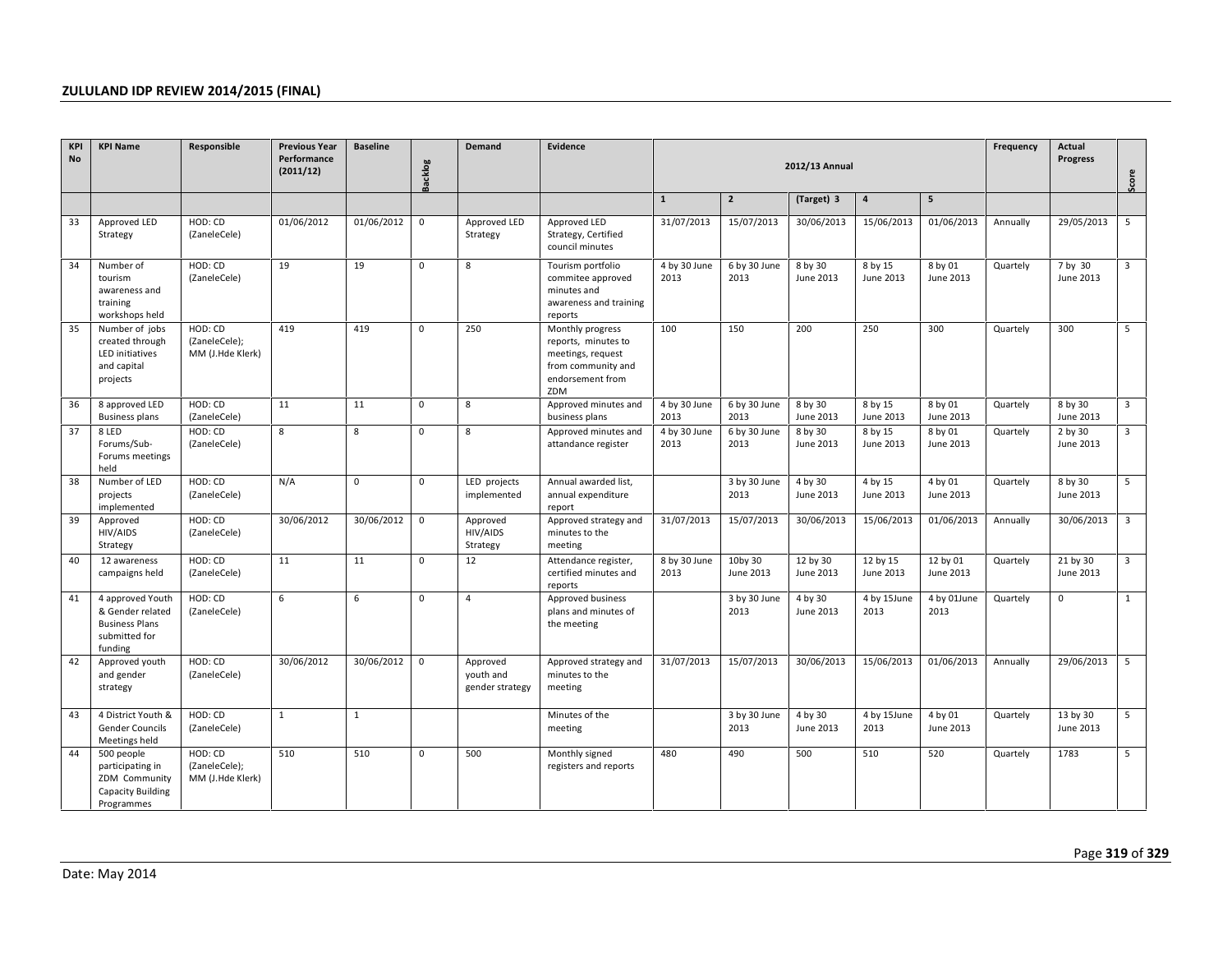| KPI<br><b>No</b> | <b>KPI Name</b>                                                                        | Responsible                                    | <b>Previous Year</b><br>Performance<br>(2011/12) | <b>Baseline</b> | <b>Backlog</b> | <b>Demand</b>                           | Evidence                                                 |                               | 2012/13 Annual                |                         | Frequency               | Actual<br><b>Progress</b> | Score    |                       |                 |
|------------------|----------------------------------------------------------------------------------------|------------------------------------------------|--------------------------------------------------|-----------------|----------------|-----------------------------------------|----------------------------------------------------------|-------------------------------|-------------------------------|-------------------------|-------------------------|---------------------------|----------|-----------------------|-----------------|
|                  |                                                                                        |                                                |                                                  |                 |                |                                         |                                                          | $\mathbf{1}$                  | $\overline{2}$                | (Target) 3              | $\overline{4}$          | $5\overline{5}$           |          |                       |                 |
| 45               | 12 food<br>production site<br>inspection<br>reports                                    | HOD: CD<br>(ZaneleCele)                        | N/A                                              | $\mathbf{0}$    | $\mathbf{0}$   | 12                                      | Approved inspection<br>reports                           | 8 by 30 June<br>2013          | 10 by 30<br><b>June 2013</b>  | 12 by 30<br>June 2013   | 12 by 15<br>June 2013   | 12 by 01<br>June 2013     | Quartely | 37 by 30<br>June 2013 | 5               |
| 46               | 12 mortuary<br>inspections<br>reports                                                  | HOD: CD<br>(ZaneleCele)                        | N/A                                              | $\mathbf{0}$    | $\mathbf{0}$   | 12                                      | Approved inspection<br>reports                           | 8 by 30 June<br>2013          | 10 by 30<br>June 2013         | 12 by 30<br>June 2013   | 12 by 15<br>June 2013   | 12 by 01<br>June 2013     | Quartely | 12 by 30<br>June 2013 | $\overline{3}$  |
| 47               | 4 Capacity<br><b>Building related</b><br><b>Business Plans</b><br>submitted            | HOD: CD<br>(ZaneleCele)                        | $\mathbf 0$                                      | $\mathbf{0}$    | $\mathbf 0$    | $\overline{4}$                          | Approved business<br>plans ans minutes of<br>the meeting | 1 by 30 June<br>2013          | 3 by 30 June<br>2013          | 4 by 30<br>June 2013    | 4 by 15<br>June 2013    | 4 by 01<br>June 2013      | Quartely | 3 by 30<br>June 2013  | $\overline{2}$  |
| 48               | Approved<br>Communication<br>strategy                                                  | MM (J.Hde Klerk)                               | N/A                                              | $\mathbf{0}$    | $\mathbf 0$    | Develop<br>Communication<br>Strategy    | Council minutes                                          | 31/07/2013                    | 15/07/2013                    | 30/06/2013              | 15/06/2013              | 01/06/2013                | Annually | 29/05/2013            | $5\overline{5}$ |
| 49               | Percentage of<br>allocated grant<br>funds spent                                        | HOD: P<br>(StefanLandman);<br>CFO (S. B.Nkosi) | 100%                                             | 100%            | $\mathbf{0}$   | 100%                                    | Financial statements                                     | 85% by 31<br><b>July 2013</b> | 90% by 15<br><b>July 2013</b> | 100% by 30<br>Jun 2013  | 100% by 15<br>June 2013 | 100% by 01<br>June 2013   | Quartely | 100%                  | 5               |
| 50               | Approved fraud<br>prevention<br>strategy                                               | CFO (S. B.Nkosi)                               | N/A                                              | $\mathbf 0$     | $\mathbf 0$    | Develop Anti-<br>corruotion<br>strategy | Council minutes                                          | 31/07/2013                    | 15/07/2013                    | 30/06/2013              | 15/06/2013              | 01/06/2013                | Annually | 20/03/2013            | 5               |
| 51               | Number of signed<br>Sec 57<br>performance<br>agreements                                | MM (J.Hde Klerk)                               | N/A                                              | 6               | $\mathbf{0}$   | 6                                       | signed performance<br>agreements, council<br>resolution  | 33% by 31<br>Aug 2012         | 66% by 31<br>Aug 2012         | 100% by 30<br>Aug 2012  | 100% by 15<br>Aug 2012  | 100% by 01<br>Aug 2012    | Annually | 100%                  | 5               |
| 52               | Number of<br><b>Critical Posts</b><br>filled in relation<br>to organogram              | MM (J.Hde Klerk)                               | N/A                                              | 100%            | $\mathbf 0$    | 100%                                    | Human resource<br>reports                                | 80% by 31<br><b>JUI 2013</b>  | 90% by 15<br>Jul 2013         | 100% by 30<br>June 2013 |                         |                           | Annually | 100%                  | 5               |
| 53               | Approved risk<br>management<br>plan                                                    | CFO (S. B.Nkosi)                               | N/A                                              | $\mathbf{0}$    | $\mathbf 0$    | Develop Risk<br>Management<br>Plan      | minutes to meeting                                       | 31/07/2013                    | 15/07/2013                    | 30/06/2013              | 15/06/2013              | 01/06/2013                | Annually | 20/03/2013            | 5               |
| 54               | Number of<br>stakeholder<br>meetings                                                   | HOD: P<br>(StefanLandman);<br>MM (J.Hde Klerk) | 25                                               | 25              | $\mathbf{0}$   | 12                                      | Minutes of meeting                                       | 8                             | 10                            | 12                      | 13                      | 14                        | Quartely | 15                    | 5               |
| 55               | Date of<br>submission of IDP<br>framework plan<br>to council for<br>adoption           | HOD: P<br>(StefanLandman)                      | 30/09/2011                                       | 30/09/2011      | $\mathbf 0$    | 30/09/2013                              | Concil resolution,<br>minutes of meeting                 | 30/10/2012                    | 15/10/2012                    | 30/09/2012              | 15/09/2012              | 01/09/2012                | Annually | 09/05/2012            | $\overline{4}$  |
| 56               | Date of<br>submisiion of<br>reviewed spatial<br>development<br>framework to<br>council | HOD: P<br>(StefanLandman);<br>MM (J.Hde Klerk) | N/A                                              | $\mathbf{0}$    | $\mathbf{0}$   | <b>Reviewed SDF</b>                     | Council resolution,<br>minutes of meeting                | 30/07/2013                    | 15/07/2013                    | 30/06/2013              | 15/06/2013              | 01/06/2013                | Annually | 29/05/2013            | 5               |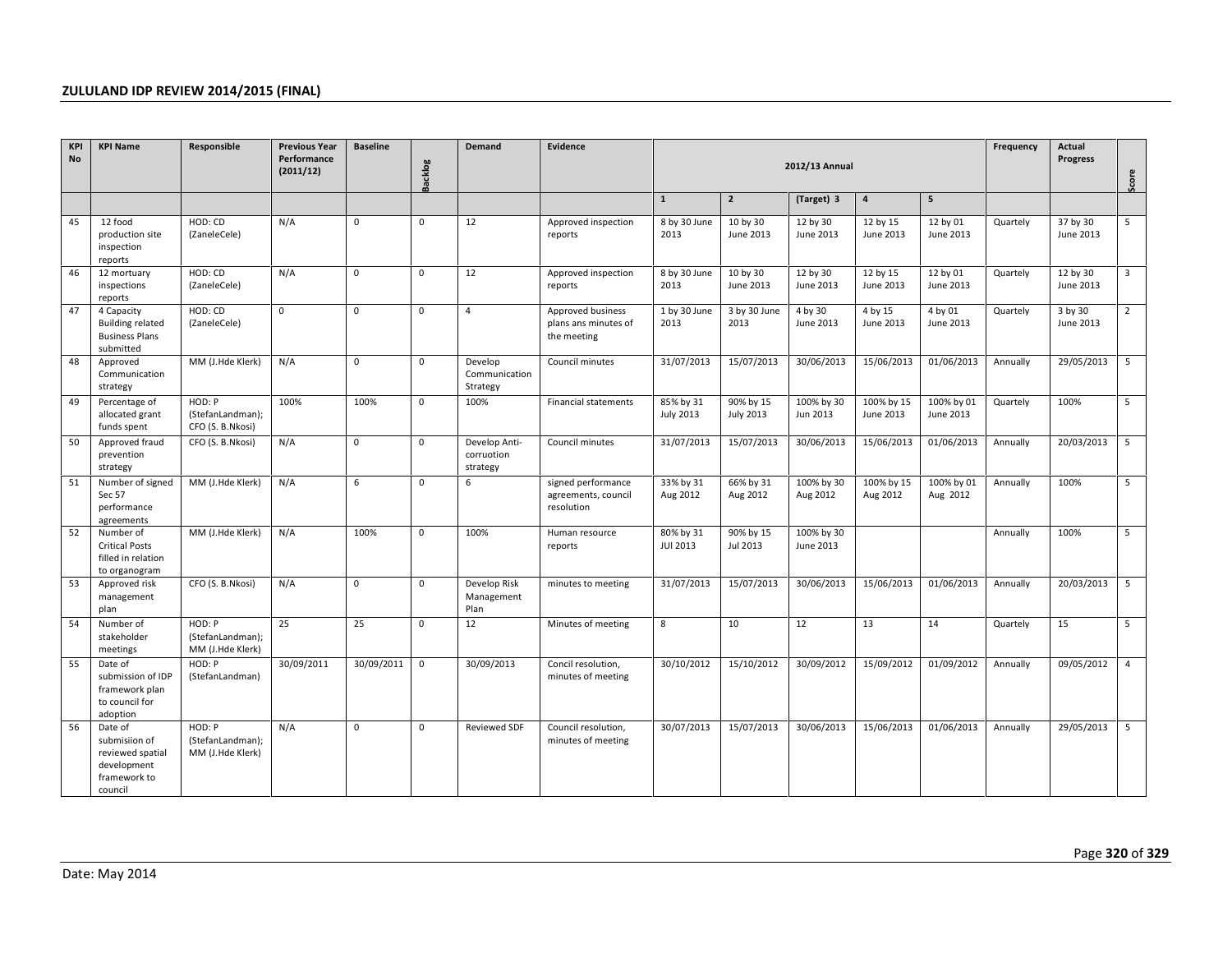| KPI<br><b>No</b> | <b>KPI Name</b>                                                                                                           | Responsible                                    | <b>Previous Year</b><br>Performance<br>(2011/12) | <b>Baseline</b> | <b>Backlog</b> | <b>Demand</b>                                   | Evidence                                    |                              | 2012/13 Annual                 |                         | Frequency               | Actual<br><b>Progress</b> | Score    |                |     |
|------------------|---------------------------------------------------------------------------------------------------------------------------|------------------------------------------------|--------------------------------------------------|-----------------|----------------|-------------------------------------------------|---------------------------------------------|------------------------------|--------------------------------|-------------------------|-------------------------|---------------------------|----------|----------------|-----|
|                  |                                                                                                                           |                                                |                                                  |                 |                |                                                 |                                             | $\mathbf{1}$                 | $\mathbf{2}$                   | (Target) 3              | $\overline{a}$          | 5                         |          |                |     |
| 57               | Adopted<br>Intergrated<br>Development<br>Plan                                                                             | HOD: P<br>(StefanLandman);<br>MM (J.Hde Klerk) | 31/05/2012                                       | 31/05/2012      | $\mathbf 0$    | 30/06/2014                                      | Council resolution                          | 30/07/2013                   | 15/07/2013                     | 30/06/2013              | 15/06/2013              | 01/06/2013                | Annually | 29/05/2013     | 5   |
| 58               | Number of SDBIP<br>reports                                                                                                | MM (J.Hde Klerk)                               | $\overline{4}$                                   | $\overline{4}$  | $\mathbf 0$    | $\overline{4}$                                  | copy of reports,<br>council resolution      | $\overline{2}$               | $\overline{3}$                 | $\overline{4}$          |                         |                           | Quartely | $\overline{4}$ | 5   |
| 59               | Approved<br>Employee<br>Assistance<br>Programme                                                                           | HOD: CS (M.<br>N.Shandu)                       | 19/04/2012                                       | 19/04/2012      | $\mathbf 0$    | Approved<br>Employee<br>Assistance<br>Programme | Minutes of meeting,<br>approved programme   | 31/07/2013                   | 15/07/2013                     | 30/06/2013              | 15/06/2013              | 01/06/2013                | Quartely | 28/05/2013     | - 5 |
| 60               | Approved<br>corporate service<br>policies (Records,<br>HR and Fleet)                                                      | HOD: CS (M.<br>N.Shandu)                       | 19/04/2012                                       | 19/04/2012      | 0              | Approved<br>corporate<br>service policies       | Approved policies and<br>minutes to meeting | 31/07/2013                   | 15/07/2013                     | 30/06/2013              | 15/06/2013              | 01/06/2013                | Annually | 28/05/2013     | 5   |
| 61               | Number of<br>people from<br>employment<br>equity target<br>groups employed<br>in three highest<br>levels of<br>Management | MM (J.Hde Klerk)                               | $\overline{3}$                                   | $\overline{3}$  | $\mathbf 0$    | 100%                                            | EE report and minutes<br>to meeting         | 100% by 1<br>Jul 2013        | 100% by 15<br><b>July 2013</b> | 100% by 30<br>June 2013 | 100% by 15<br>June 2013 | 100% by 01<br>June 2013   | Quartely | 100            | 5   |
| 62               | Submit<br>workplace skills<br>plan                                                                                        | HOD: CS (M.<br>N.Shandu)                       | N/A                                              | $\Omega$        | $\mathbf{0}$   | Submit<br>workplace skills<br>plan              | Minutes of meeting<br>and plan              | 31/07/2013                   | 15/07/2013                     | 30/06/2013              | 15/06/2013              | 01/06/2013                | Annually | 15/06/2013     | 5   |
| 63               | 95% Municipal<br>Budget spent on<br><b>Skills</b><br>Development<br>Plan                                                  | HOD: CS (M.<br>N.Shandu)                       | 100%                                             | 100%            | 0              | 100%                                            | <b>Financial statements</b>                 | 85% by 1 Jul<br>2013         | 90% by 15<br>Jul 2013          | 95% by 30<br>June 20103 | 98% by 30<br>June 2013  | 100% by 30<br>June 2013   | Quartely | 100%           | 5   |
| 64               | Implemented<br>Workplace skills<br>plan                                                                                   | HOD: CS (M.<br>N.Shandu)                       | N/A                                              | 0               | $\mathbf{0}$   | 95%                                             | WSP report and<br>minutes to meeting        | 90% by 1<br><b>July 2013</b> | 95% by 15<br><b>July 2013</b>  | 100% by 30<br>June 2013 | 100% by 15<br>June 2013 | 100% by 01<br>June 2013   | Quartely | 100%           | 5   |